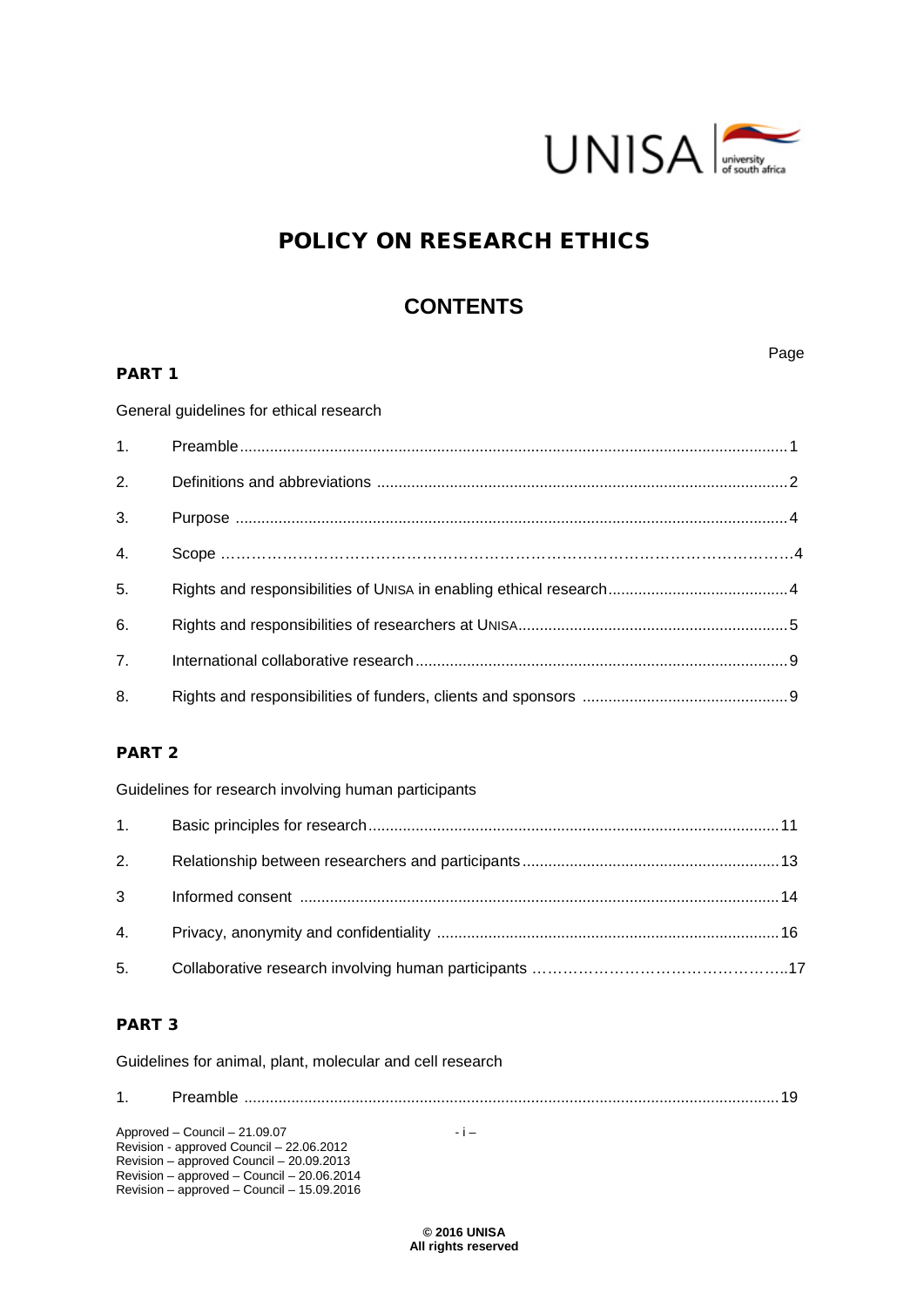# PART 4

Guidelines for community engaged research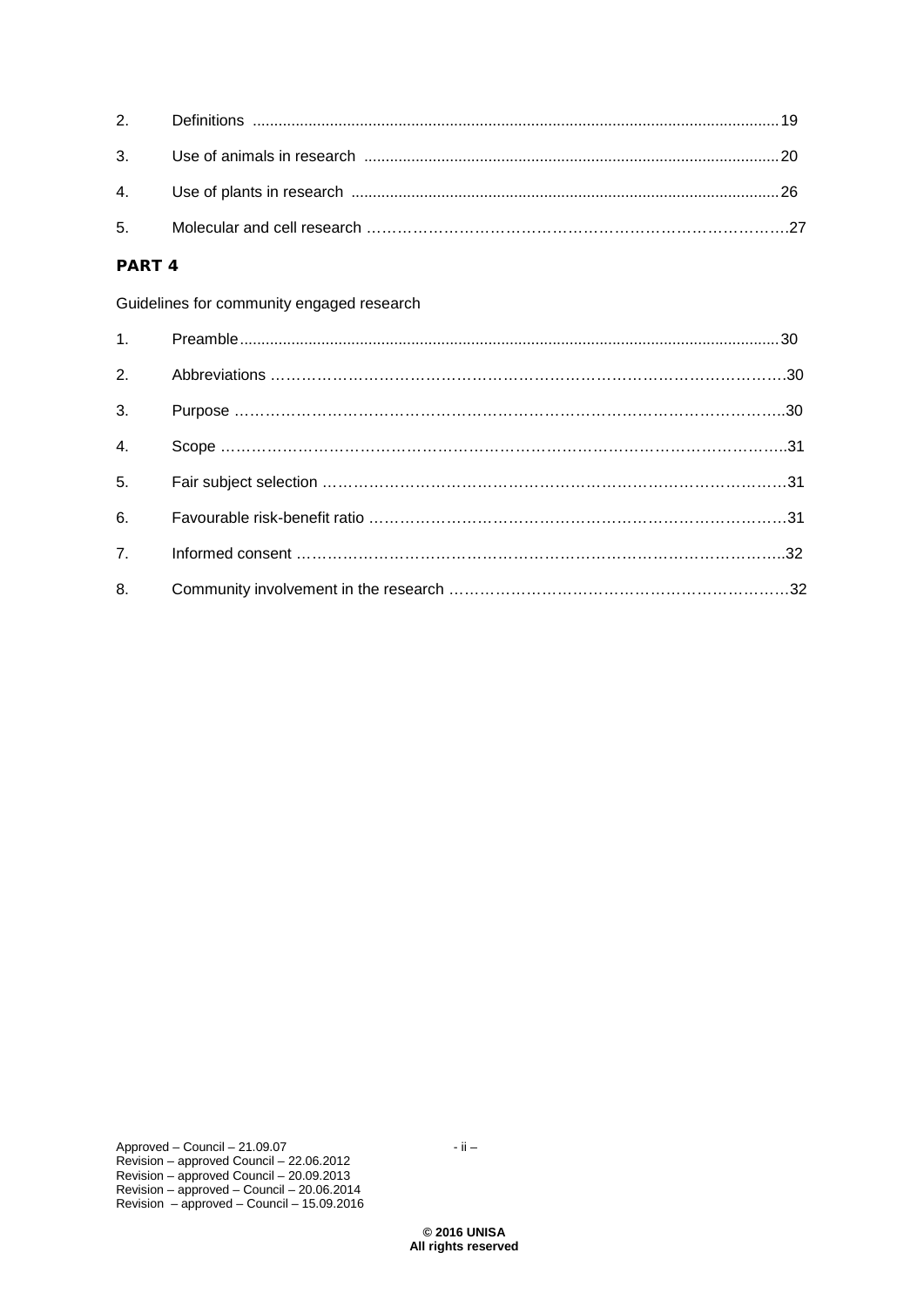# PART 1

# GENERAL GUIDELINES FOR ETHICAL RESEARCH

# 1. PREAMBLE

- 1.1 This policy is based on the vision of the University of South Africa (UNISA): *Towards the African University shaping futures in the service of humanity.*
- 1.2 UNISA is committed to
	- undertaking and promoting research that aims to benefit the people of South Africa and/or beyond its borders
	- being guided by integrity, accountability and rigour in research
	- promoting an institutional ethos that is conducive to systematic knowledge development, critical discourse, intellectual curiosity, tolerance and a diversity of views within a framework of academic freedom
	- maintaining an environment for researchers in which they are autonomous, yet ethical in their research practice
	- enabling researchers to maintain ethically responsible research practice.
- 1.3 UNISA promotes high standards of scientific work and strives for excellence in research that is open to public scrutiny $<sup>1</sup>$  $<sup>1</sup>$  $<sup>1</sup>$ .</sup>
- 1.4 UNISA espouses the constitutional values of human dignity, equality, social justice and fairness.
- 1.5 UNISA promotes the internationally recognised moral principles of autonomy, beneficence, non-maleficence and justice.
- 1.6 The UNISA Policy on Research Ethics aims to ensure that:
	- 1.6.1 an ethical and scientific intellectual culture prevails among the university's employees and students and is followed in research practice.
	- 1.6.2 the rights and interests of human participants, institutions communities, animals and the environment are protected. This is particularly important where the information that has been gathered has the potential to invade the privacy and dignity of participants and third parties, and where participants and third parties are vulnerable owing to their youth, disability, gender, age, poverty, disease, ignorance or powerlessness.
	- 1.6.3 all research activities are conducted with scholarly integrity, excellence, social responsibility and ethical behaviour.
	- 1.6.4 the ethical and scientific soundness of research is not compromised.

<span id="page-2-0"></span> $\overline{a}$ 1 UNISA endorses the internationally accepted Singapore Statement on Research Integrity. [http://www.sigaporestatement.org/\)](http://www.sigaporestatement.org/)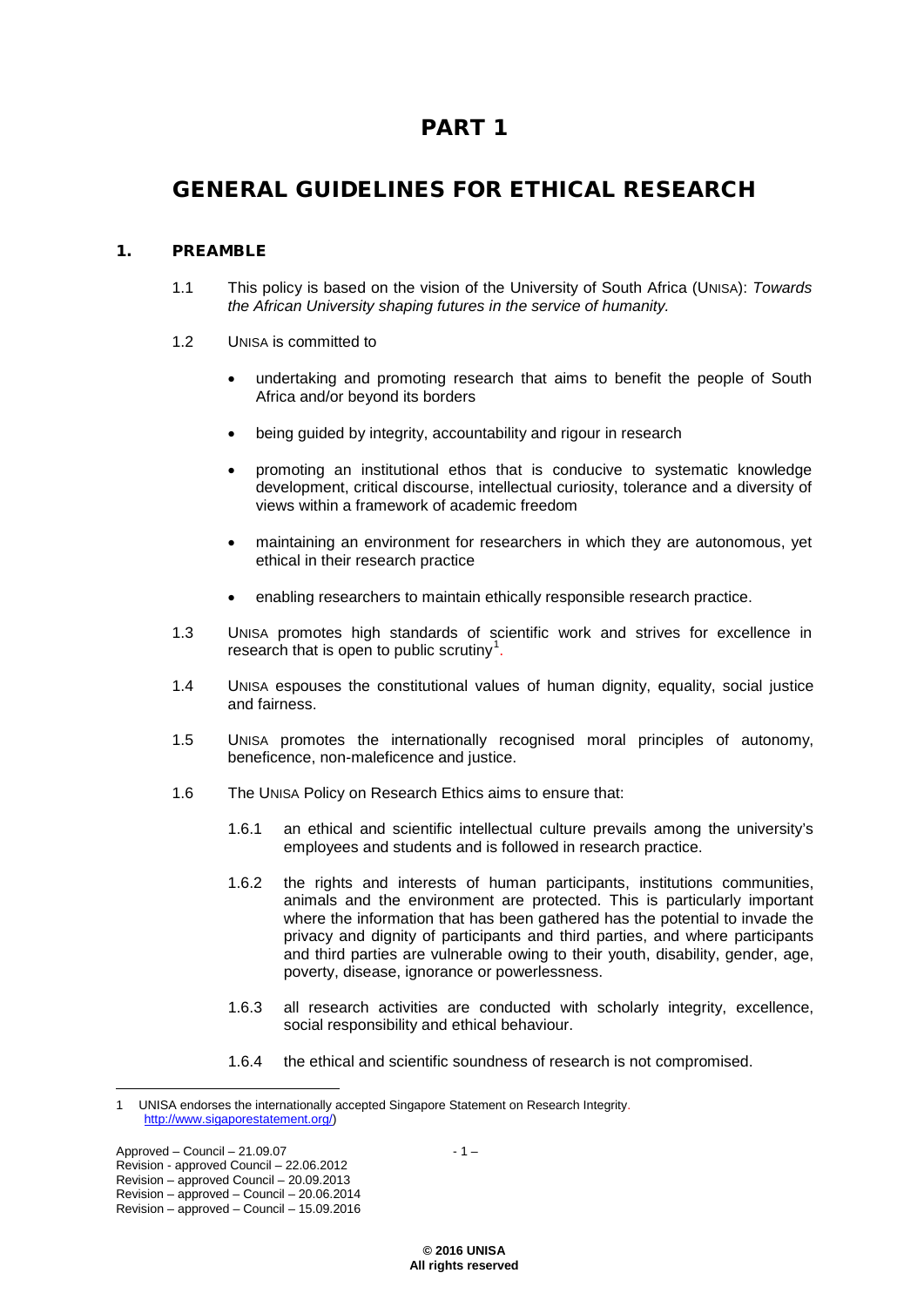1.7 This policy should be read in conjunction with other relevant UNISA guidelines, policies and relevant legislative frameworks

## 2. DEFINITIONS AND ABBREVIATIONS

- Academic freedom is the recognition of academics' right to freedom of<br>investigation, thought, expression, publication and investigation, thought, expression, publication and dissemination of results, free of institutional intolerance and of internal or external coercion;
- Academic dishonesty is the conduct or omission in any academic endeavour that violates the values associated with academic integrity and includes any act that is designed to give an unfair or undeserved academic advantage. It includes cheating, plagiarism, falsification, fabrication and violation of research ethics;
- Academic integrity is the honest, fair and responsible research and tuition, associated with honesty, truth, equity, respect, responsibility and accountability;
- Academic outputs refer to all works created by employees and students for tuition and/or research purposes;
- Collaborative research is research that involves the cooperation of researchers from different academic institutions, organisations and/or communities;
- Copyright is the specific intellectual property right, which an author acquires in accordance with the Copyright Act, No. 98 of 1978 ("the Act") in respect of a protected work;
- Curation **is the selection, preservation, maintenance, collection and** archiving of research data and artefacts;
- Ethical review is an objective appraisal of the effect of the proposed research on the wellbeing of potential participants, animals, the environment, institutions, collectivities and communities by an established Ethics Review Committee;
- Department is an operational unit;
- Gatekeepers **are persons** who by the right of their position of authority are recognised as a channel of access to a research site and/or participants;
- Health research includes, but may not be limited to research that contributes to knowledge of:
	- biological, clinical, psychological, or social welfare matters including processes relevant to humans
	- the causes and effects of and responses to disease
	- effects of the environment on humans
	- methods to improve health care service delivery
	- new pharmaceuticals, medicines, interventions and

Approved – Council –  $21.09.07$  - 2 – Revision – approved Council – 22.06.2012 Revision – approved Council – 20.09.2013 Revision – approved – Council – 20.06.2014 Revision – approved – Council – 15.09.2016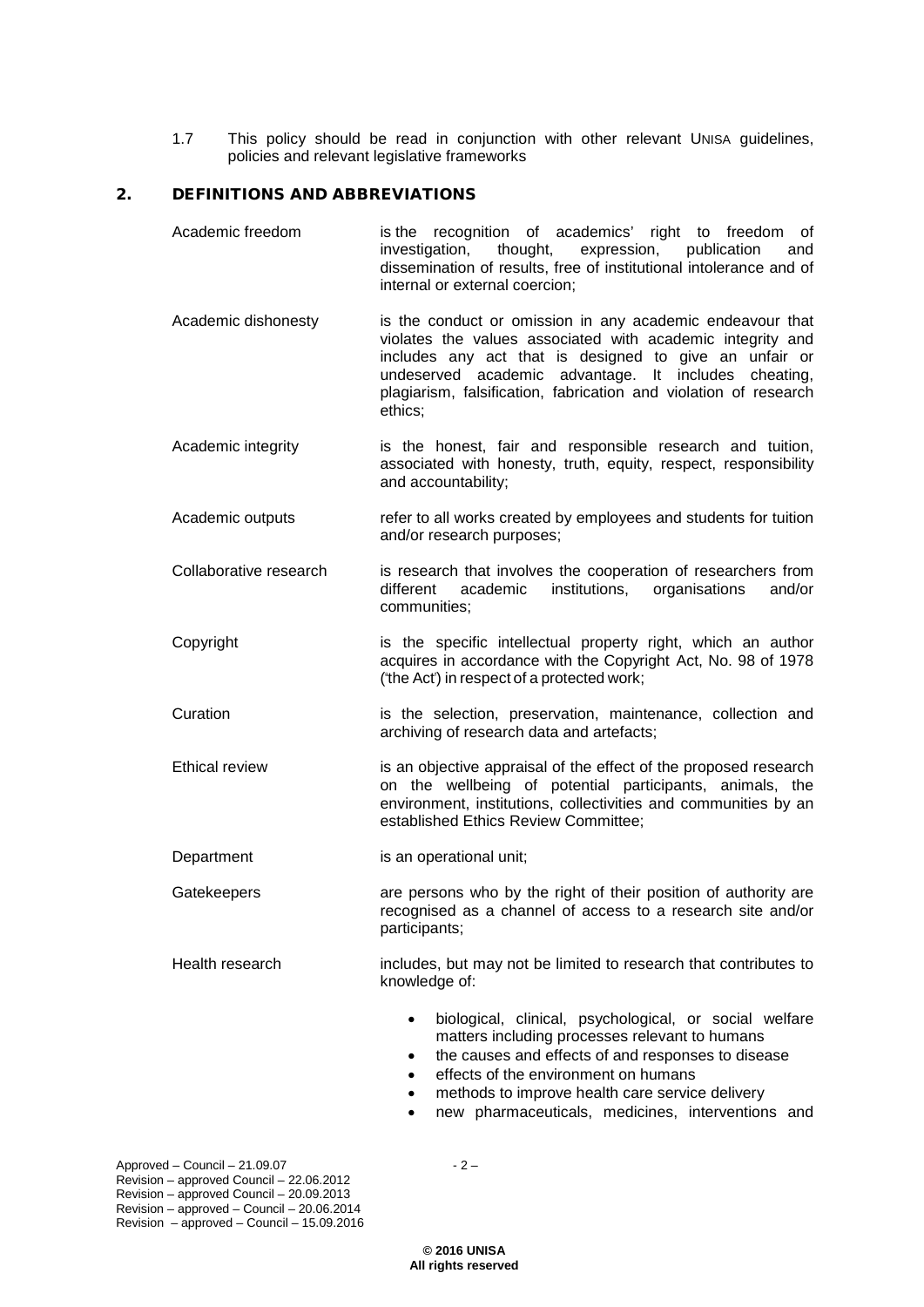devices

- new technologies to improve health and health care<sup>[2](#page-4-0)</sup>;
- Human participant is generally a living person about whom a researcher obtains data through intervention or interaction with the person or through the use of her/his identifiable information. However, this definition may be extended for the purpose of this policy to protect the rights of deceased persons<sup>[3](#page-4-1)</sup>;
- Intellectual property is a patentable invention or any copyrightable subject matter such as a trade mark, a design, a traditional work as defined in the Intellectual Property Amendment Act of 2010 and a trade secret or knowledge of how to do something;
- Integrity is fundamental to all forms of scientific research and is anchored in the values of "truth" and "honesty". Trust by peers and the public in the truth of research is exemplified by the responsible conduct of researchers, trust in their competence and trust in their devotion to do research according to internationally acceptable ethical norms and values;
- Interdisciplinary means drawing from, relating to, or involving two or more fields of study which are usually considered distinct, resulting in an integration of concepts in a coherent synthesis that crosses disciplinary boundaries;
- Non-therapeutic research is research that benefits people other than the research participant. The acquisition of knowledge may be of no immediate benefit to the participant, but he/she may unexpectedly become a direct or indirect beneficiary of such research;
- Research means a systematic investigation aimed at the development of, or contribution to, knowledge;
- Researcher **is a permanently appointed UNISA employee and an** employee on a contract of less than three years who has been tasked with conducting research as well as a valid, current Academic Associate (excluding an Emeritus Professor) and a postdoctoral fellow;
- Student is any registered UNISA student;
- Therapeutic research means research that benefits the individual research participants by treating or curing their condition;
- Vulnerable participants include children (i.e. those individuals under the age of 18 years), the elderly, pregnant women, people with a cognitive or mental impairment, prisoners or people on parole, students, people living with HIV/AIDS, people in dependent relationships, persons with disabilities, socio-economically disadvantaged people, indigenous people and indigents;
- ERC means the Ethics Review Committee that is representing a specific UNISA business unit or College, either on unit or

 $\Delta p$ proved – Council – 21.09.07  $-$  3 –

 $\overline{a}$ 

<span id="page-4-1"></span><span id="page-4-0"></span><sup>2</sup> Definition according to the National Health Act, 61 of 2003

<sup>3</sup> Definition according to the Department of Health, Government Gazette, No. 38000 (2014:5)

Revision – approved Council – 22.06.2012

Revision – approved Council – 20.09.2013

Revision – approved – Council – 20.06.2014

Revision – approved – Council – 15.09.2016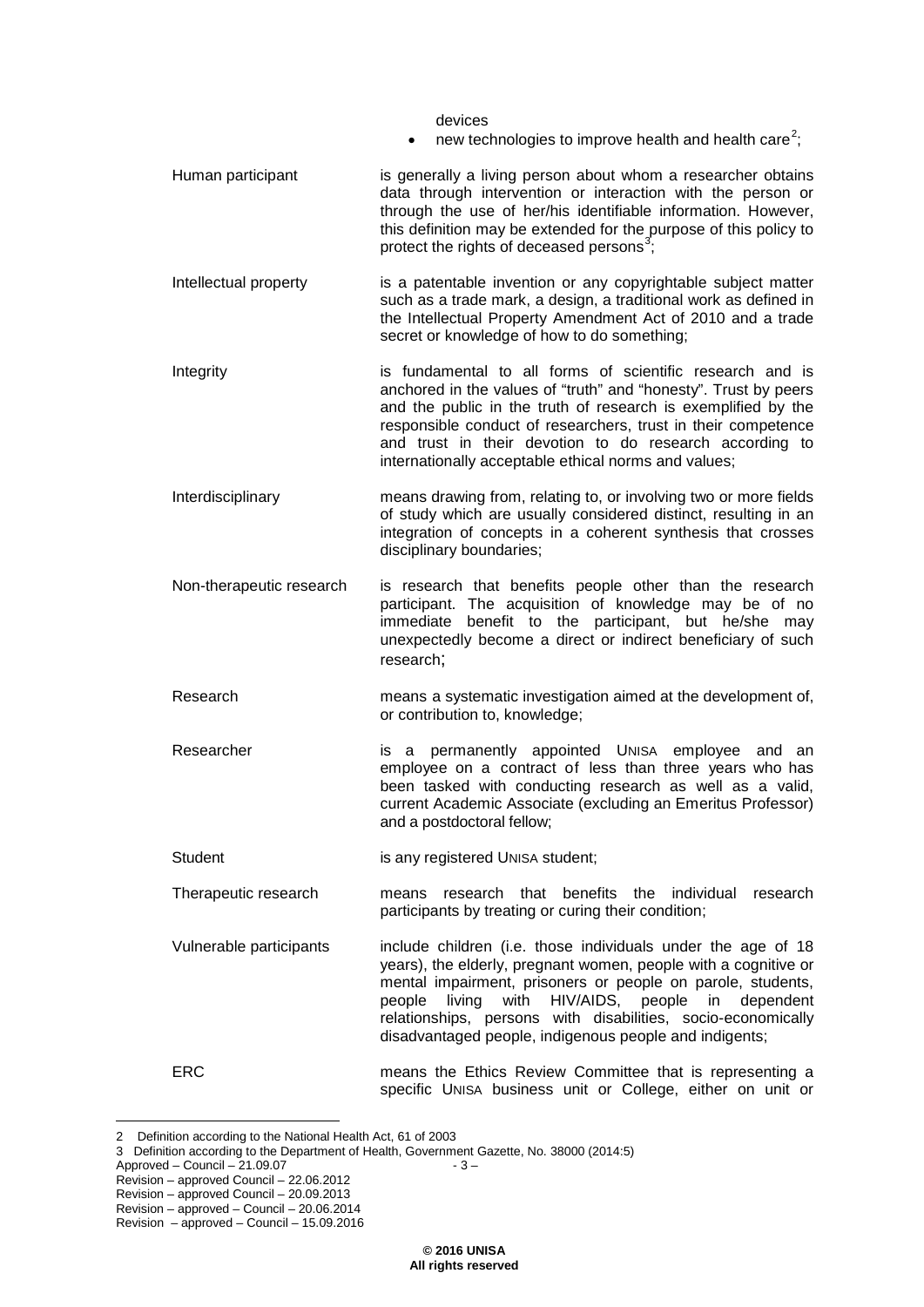#### departmental level;

URERC means the UNISA Research Ethics Review Committee.

# 3. PURPOSE

The Policy on Research Ethics is not intended to restrict or discourage research at UNISA. On the contrary, this policy aims to:

- 3.1 inform the researcher of his/her responsibilities in conducting ethical research
- 3.2 understand and promote adherence to all applicable procedures
- 3.3 protect the rights of all stakeholders.

# 4. SCOPE

The definition of research is based on a number of important principles.

- 4.1 Research is at the most basic level a human activity. This implies that research is never value-neutral or mechanistic. Researchers have preconceptions determined by social, political, cultural and gender influences. These preconceptions influence both their theories and findings.
- 4.2 Research is a communal activity. Researchers work as part of a national and international community of scholars. This community influences the paradigms within which research is undertaken in and across certain disciplines and/or subjects.
- 4.3 Acceptable research may be interdisciplinary, discipline-, field- and subject-specific.
- 4.4 Research is theory-dependent. Research is informed by the dominant theories within certain fields and theories which, in turn, are influenced by the paradigms referred to above.
- 4.5 The purpose of research is the study of natural, social and metaphysical phenomena in order to improve our understanding of how the world functions as well as to addressing its needs.
- 4.6 Research involves creative, innovative, systematic and original work that explains phenomena. In addition, research embraces the critical evaluation of such phenomena in both the natural and social sciences.
- 4.7 Research includes basic, applied, strategic and reflexive research.

# 5. RIGHTS AND RESPONSIBILITIES OF UNISA IN ENABLING ETHICAL RESEARCH

- 5.1 UNISA should respect the autonomy and academic freedom of researchers.
- 5.2 UNISA should create and maintain an enabling environment in which researchers are able to conduct ethical research.
- 5.3 UNISA should promote the compliance with the Policy on Research Ethics and take appropriate steps when this policy is breached.
- 5.4 UNISA has the right to monitor research that has been approved by any of its Ethics Review Committees and to require submission of regular reports or other information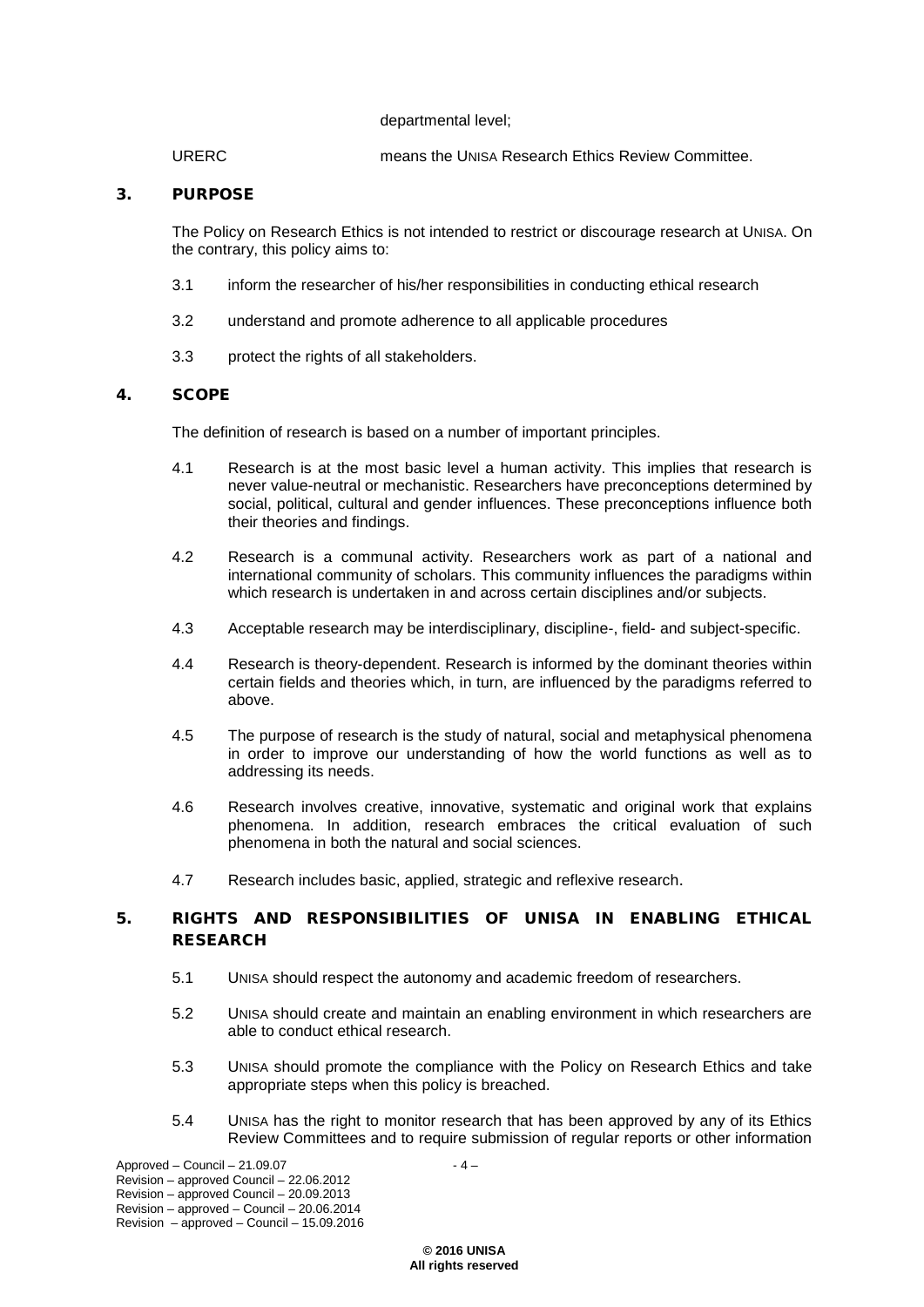regarding the research. The university may impose disciplinary measures or stop research when ethical principles are violated or the integrity of the university is jeopardised.

- 5.5 As a general rule, all intellectual property resulting from research conducted with UNISA funds or use of its facilities, vests in the university in accordance with UNISA's Intellectual Property Policy.
- 5.6 Ethics clearance will not be granted retrospectively.
- 5.7 Human, animal, plant, molecular and cell research conducted by UNISA employees and students must have ethics clearance from the relevant Ethics Review Committee before it may commence.
- 5.8 Health, health-related and animal research conducted by UNISA employees and students should receive ethics clearance from an Ethics Review Committee which is registered with the National Health Research Ethics Council to comply with section 73 of the National Health Act 61 of 2003
- 5.9 Class approval for student research projects should be obtained in certain circumstances.
- 5.10 UNISA is accountable only for research which has been approved by any of its Ethics Review Committees.
- 5.11 This policy should be read in conjunction with other relevant UNISA guidelines, procedures, policies and relevant legislative frameworks.
- 5.12 A register is maintained of all research that has been given ethics clearance.

# 6. RIGHTS AND RESPONSIBILITIES OF RESEARCHERS AT UNISA

6.1 Researchers have the fundamental right to academic freedom and freedom of scientific research.

#### **6.2 Integrity in research**

- 6.2.1 It is the responsibility of the researcher to ensure that he or she does not undertake research without ethical clearance. Researchers may only undertake research that has been approved by an appropriate Ethics Review Committee.
- 6.2.2 Researchers should be competent and accountable. They should act in a responsible manner and strive to achieve the highest possible level of excellence, integrity and scientific quality in their research.
- 6.2.3 Researchers have a right, as well as an obligation, to refrain from undertaking or continuing any research that contravenes the Policy on Research Ethics, violates the integrity and/or validity of research and/or compromises their autonomy in research. If they feel that the policy or ethical principles are being violated, or that the study is unethical, they must make all possible efforts either to correct or to terminate the research. These would include reporting to the relevant Ethics Review Committee. In the event of failure of remedial measures they must terminate the study or end their involvement in it.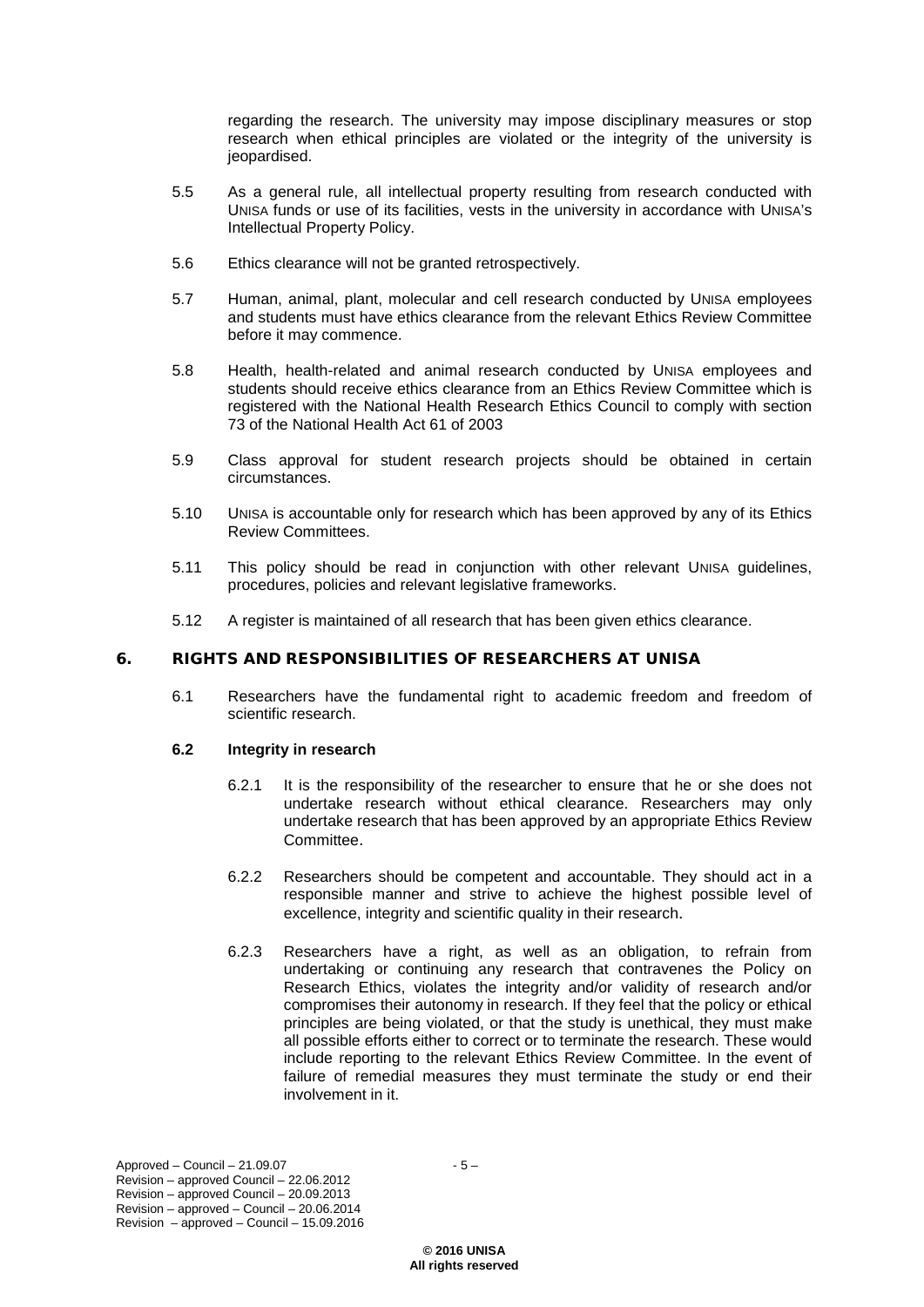- 6.2.5 Researchers should only undertake research that will contribute to knowledge on the subject. They should use resources judiciously and to avoid the unnecessary duplication of research.
- 6.2.6 Researchers have a right and a duty to make all necessary efforts to bring the research and its findings or results to the public domain in an appropriate manner and at an appropriate time. The publishing of research findings should be done in a manner that will not harm research participants or their communities.
- 6.2.7 Researchers who undertake secret or classified research must comply with all UNISA policies, other relevant policies and legislative frameworks.
- 6.2.8 Researchers have a responsibility towards those involved in or affected by their work. They should make reasonable efforts to anticipate and to guard against the possibility of their research having undesirable or harmful consequences. They should take reasonable corrective steps when they come across misuse or misrepresentation of their research. They must be prepared to take responsibility and to be held accountable for all aspects and consequences of their research activities.
- 6.2.9 Researchers should be honest in respect of their own actions in research and in their responses to the actions of other researchers. This applies to the whole range of research, including generating and analysing data, publishing results, and acknowledging the direct and indirect contributions of colleagues, collaborators and others.
- 6.2.10 Researchers may not commit plagiarism, piracy, falsification or the fabrication of results at any stage of the research. The research findings should be reported accurately and truthfully, and historical records and study material should be preserved and protected.
- 6.2.11 Plagiarism, falsification, the fabrication of results, and scientific misconduct in general are regarded as serious offences. These will be investigated by the relevant Ethics Review Committee and relevant actions taken.
- 6.2.12 Researchers may be required to report regularly to the relevant Ethics Review Committee. Any researcher who experiences unexpected adverse events or changes in the research design should inform this committee.
- 6.2.13 Researchers should adhere to relevant requirements arising in respect of data curatorship and data management. Whereas the first-mentioned refers to the collection, validation and preservation of data for various purposes, the last-mentioned refers to a broad range of data applications such as data design, re-use, storage and security.

# **6.3 Relationship among researchers**

- 6.3.1 Principal researchers and/or academic supervisors are responsible for the ethical conduct of research by juniors, assistants, students and trainees under their supervision. At the same time juniors, assistants, students and trainees have a responsibility to act ethically and to observe the Policy on Research Ethics.
- 6.3.2 Juniors, assistants, students and trainees have a right to receive, and principal researchers have a responsibility to provide proper training and guidance on all aspects of research, including ethical conduct. The principal researchers should delegate to juniors, assistants, students and trainees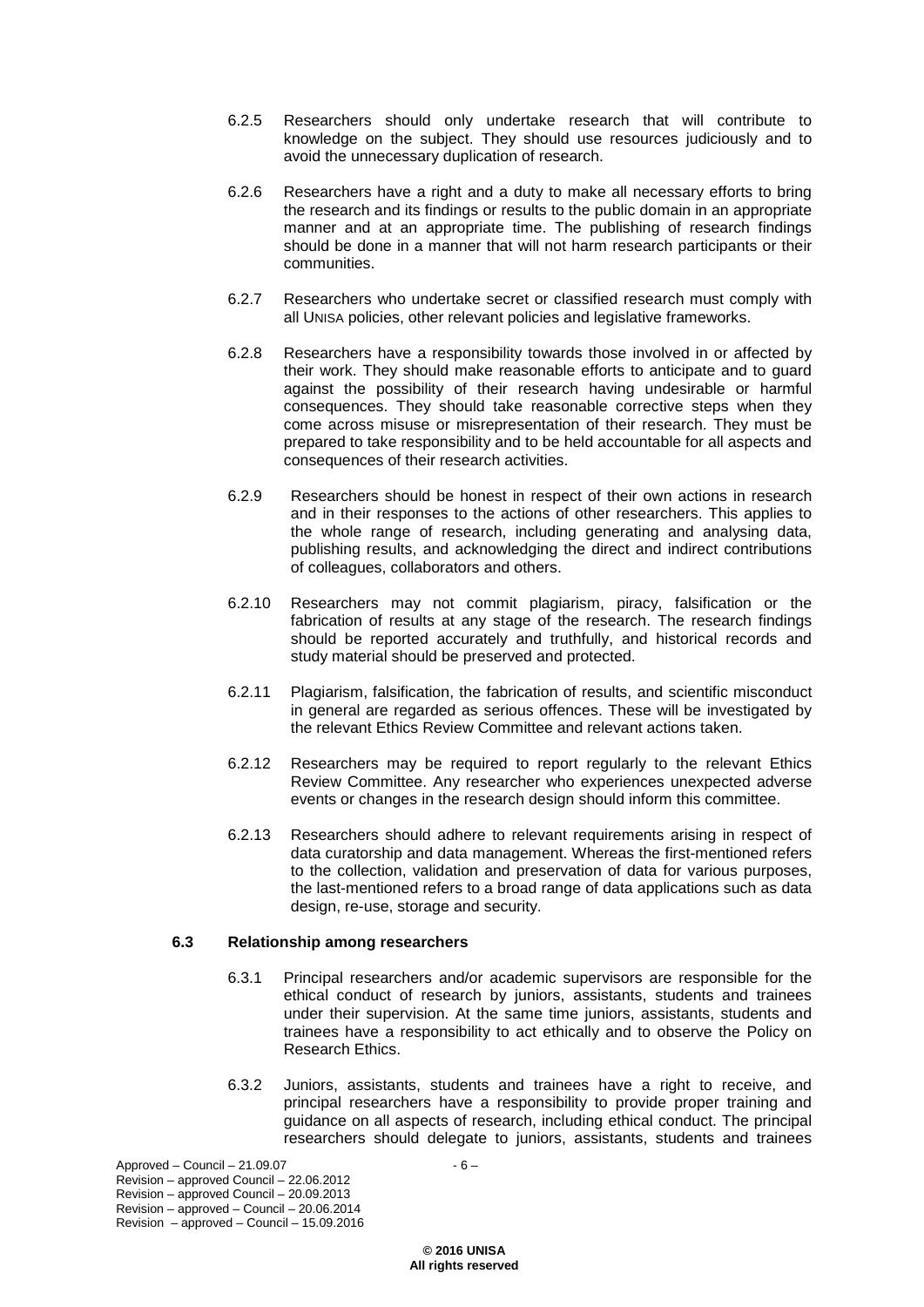only those responsibilities that they are reasonably capable of performing based of their education, training or experience, either independently or under supervision.

- 6.3.3 Researchers should not engage in discriminatory, harmful or exploitative practices, coercion or harassment in the research process. They should not impose their views or beliefs on or try to seek personal, sexual or economic gain from anybody, including other researchers, juniors, assistants, trainees or students.
- 6.3.4 Researchers should not deceive or coerce other researchers, including employees, juniors, assistants, trainees and students into serving as research participants. Employees or students, either as research participants or as research assistants, have the right to end involvement in the research without having to face adverse consequences.
- 6.3.5 Students working on research as a tuition requirement should not be exploited by advisors or mentors, nor used as cheap labour.
- 6.3.6 In addition to researchers and students, other individuals such as administrative employees of UNISA who may have access to data or identifying information, as well as private organisations that are contracted to handle research data should be briefed on ethical issues and the Policy on Research Ethics, including the participants' right to privacy and confidentiality.
- 6.3.7 In the event of a researcher contravening the Policy on Research Ethics it will be investigated by the relevant Ethics Review Committee and the findings reported to UNISA and the research sponsor.

# **6.4 Data sharing**

- 6.4.1 Researchers should ensure the protection of the interests of co-researchers and participants, including the participants' right to privacy and confidentiality, when sharing data or making it public in any form.
- 6.4.2 Data may be commonly shared when it does not identify participants is in the form of anonymous abstracted facts or when the right to anonymity has been waivered, if necessary it may be shared even before publication of the study, among researchers and peer reviewers, and may be made available to the public.
- 6.4.3 As far as possible, and if required by the design of the research, researchers should ensure that relevant findings of the research are taken back to the research participants, institutions or communities in a form and manner that they can understand, and which will not cause harm.

# **6.5 Reporting and publication of research**

6.5.1 Reporting of research findings advances scientific knowledge. Researchers who conduct the study have the right and the duty to publish research findings in scientific journals, books and/or other media. When they agree to delegate this responsibility to other individual(s) or organisation(s) they should do so only if they have received a mutually agreed commitment to publish or disseminate the results within an agreed period, with an agreed content and in an agreed manner and with due recognition of the relevant researchers and UNISA as institution.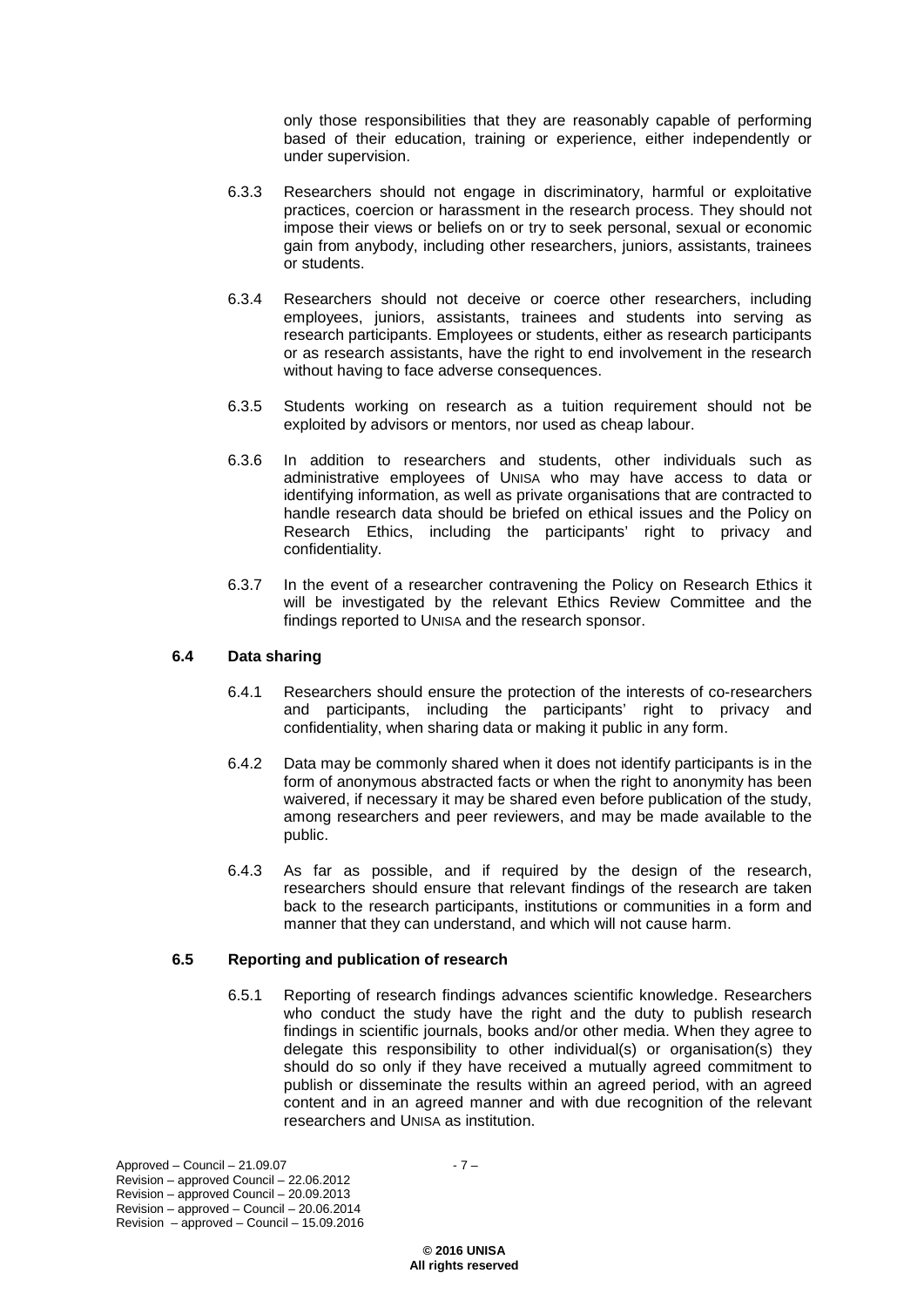- 6.5.2 Where there is a conflict between the advancement of scientific knowledge and the protection of intellectual property (e.g. by way of patents) researchers should endeavour to explain the importance of publishing research to the inventor once the provisional application has been filed.
- 6.5.3 If a client/sponsor/funder requires non-publication of research results or requires giving prior approval for the manner and content of reporting, such research proposal may be rejected by the relevant Ethics Review Committee. If the request not to publish is based on strategic or other reasonable grounds, the committee may consider non-publication of results for no more than one year following the completion of research. Input from the relevant college/institute/centre should be sought where there is a request not to publish.
- 6.5.4 Research results should be reported irrespective of whether they support or contradict the expected outcome(s).
- 6.5.5 Researchers should disclose in their publications the source(s) of funding and sponsors, if any, unless there is a compelling reason not to do so.
- 6.5.6 Researchers should in their publications explain the methodology used, and explain how any ethical dilemmas they encountered were resolved.
- 6.5.7 The following guidelines should be followed for giving authorship credit while reporting the research in any form:
	- a) Authorship, and its sequence in case of more than one author, should be based on the quantum of contribution made in terms of ideas, conceptualisation, and actual performance of the research, analysis and writing of the report or any publication based on the research. Authorship and its sequence should not be based on the status of the individual in the institution or elsewhere.
	- b) All other individuals not satisfying the criteria for authorship, such as communities or community members in the case of community engaged research, but whose contribution made the conduct and completion of research or publication possible should be properly acknowledged.
	- c) A student should be listed as principal or first author on any multipleauthored publication that substantially derives from the student's dissertation or thesis.
	- d) When data or information from other studies or publications is quoted or included, appropriate credit should be given.
- 6.5.8 When results are disseminated through the popular media, researchers should endeavour to ensure that media people comprehend the limitations and implications of research results, and that distortions and misrepresentations in media reporting are minimised.

#### **6.6 Peer review**

6.6.1 Sound methodology and scientific validity are the entry points of ethical research. Engaging in research that has fundamental flaws in design and methodology is a waste of human, monetary and other resources. Apart from ethical review, peer (scientific) review is thus an essential part of research. The purpose of peer review is to improve and advance research, and to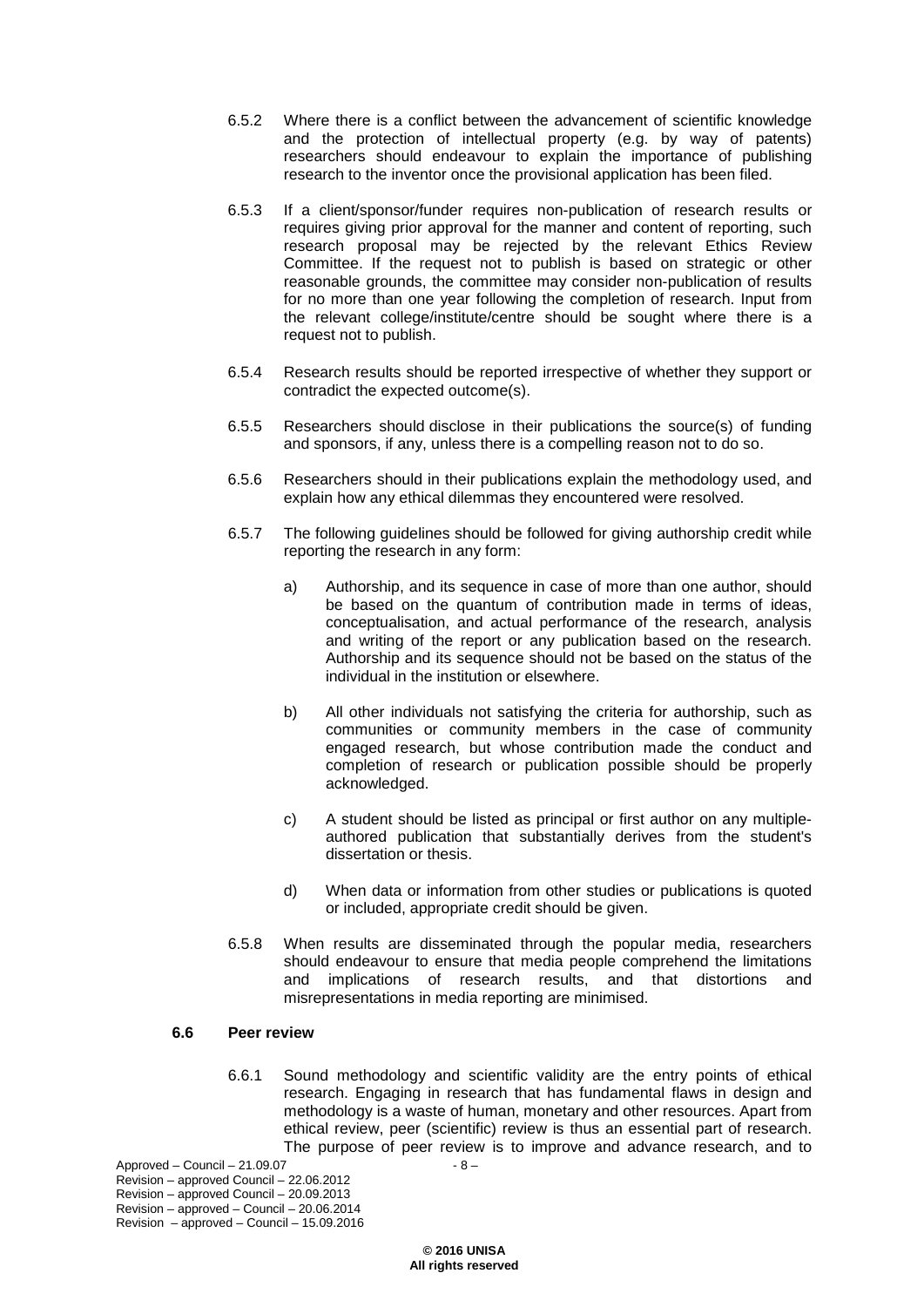facilitate observance of ethics. Researchers should be encouraged to subject their own work to such a process.

- 6.6.2 Researchers should be encouraged to make themselves available as peer reviewers for research in the fields in which they have adequate knowledge and expertise.
- 6.6.3 Peer reviewers should be aware of the ethical aspects of research and publication. They have to act objectively, impartially and constructively.
- 6.6.4 If peer reviewers have any actual or potential conflicts of personal or professional interest with the research under review that could jeopardise their ability to undertake the review in a scientific and ethical manner, they should either disclose the same or decline to review the work concerned. In such situations, their decision should be based on the type and severity of the conflict of interest.
- 6.6.5 When scientific misconduct or violation of ethics is discovered, the peer reviewer should take appropriate steps to report it to the relevant Ethics Review Committee.

## 7. INTERNATIONAL COLLABORATIVE RESEARCH

- 7.1 Before submission of a collaborative research proposal to an Ethics Review Committee, agreement should as far as practically possible be reached between the host research institution and the collaborating institution on all aspects of the research. These include the ownership of intellectual property, management of the research process, data management, the fate of data and research specimens, division of responsibilities, finances, research output, publication strategy, sharing of benefits and burdens, development of infrastructure and research capacity in the host country and an ombudsman to settle disputes.
- 7.2 Intellectual property rights of parties should be respected and acknowledged before the research commences.

#### 8. RIGHTS AND RESPONSIBILITIES OF FUNDERS, CLIENTS AND SPONSORS

- 8.1 Researchers should ensure that they have an explicit written research mandate from the client/sponsor/funder in which the conditions, scope and terms of the research are set out clearly (e.g. research problem, expected deliverables, financial commitments and time frames).
- 8.2 The acceptance of a mandate should be sealed by a legally binding, written contract between the parties. This contract should specify the terms agreed on, including the rights and obligations of the parties involved, and the ownership of intellectual property rights and benefits.
- 8.3 The position with regard to the dissemination and publication of findings from the research study should be clarified.
- 8.4 Researchers should recognise the right of the client/sponsor/funder to request information from them at any stage in the course of the research. However, interference that may jeopardise the scientific integrity of the study or the interests of the research participants may oblige UNISA to cancel the cooperation.
- 8.5 Clients/funders/sponsors should be made aware of the UNISA Policy on Research Ethics. They have the right to receive a copy of the policy and to expect that the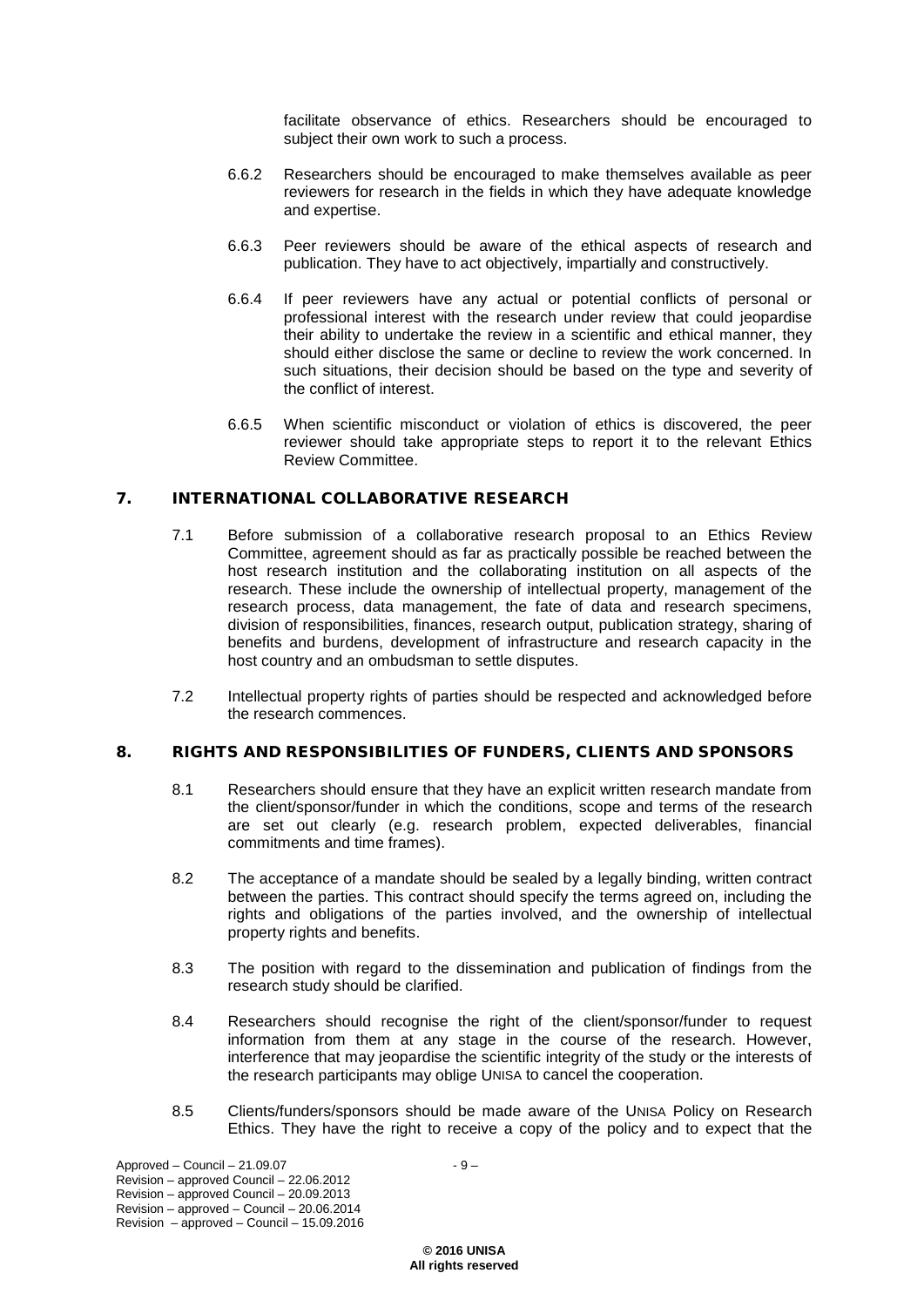research proposal submitted for funding or sponsorship by researchers and UNISA contains the necessary information on ethical issues and complies with the policy.

- 8.6 Clients/funders/sponsors should respect the UNISA Policy on Research Ethics and should not expect researchers or UNISA to undertake research or conduct which is in any way contrary to the policy, other related UNISA policies and/or legislative frameworks.
- 8.7 Where clients/sponsors/funders act, directly or indirectly, as gatekeepers and control access to the participants, researchers should not devolve onto the gatekeepers their responsibility to obtain separate and informed consent from participants and to protect their rights.

#### **Acknowledgements and works consulted**

- 1. National Health Act 61 of 2003 [\(http://www.acts.co.za/national-health-/national health act 2003\)](http://www.acts.co.za/national-health-/national%20health%20act%202003)
- 2. Department of Health, (2004). Regulations Relating to research with Human Participants, Government Gazette, No. 38000, 19 September 2014. [\(http://www.gov.za/sites/www.gov.za/files/38000 rg10268 gon719.pdf\)](http://www.gov.za/sites/www.gov.za/files/38000%20rg10268%20gon719.pdf)
- 3. Intellectual Property Amendments Bill of 2011
- 4. Protection of Personal Information Act 4 of 2013
- 5. South African Human Sciences Research Council *Draft Code of Research Ethics* [http://www.hsrc.ac.za/about/researchEthics/draftCode.html\)](http://www.hsrc.ac.za/about/researchEthics/draftCode.html)
- 6. Stellenbosch University Policy for Responsible Research Conduct at the University of Stellenbosch, 2013 [\(http://www.sun.ac.za/research/assets/files/Integrity\\_and\\_Ethics/SU%20Research%20Ethics%20policy%](http://www.sun.ac.za/research/assets/files/Integrity_and_Ethics/SU%20Research%20Ethics%20policy%20approved%20by%20Council_24%20June%202013.pdf) [20approved%20by%20Council\\_24%20June%202013.pdf\)](http://www.sun.ac.za/research/assets/files/Integrity_and_Ethics/SU%20Research%20Ethics%20policy%20approved%20by%20Council_24%20June%202013.pdf)
- 7. South African Medical Research Council *Guidelines on Ethics for Medical Research: General Principles (Book 1)* (2002)
- 8. University of Pretoria Code of Ethics for Research (www.ais.up.ac.za/research/docs/code\_ethics.pdf)
- 9. University of Kwazulu-Natal Research Policy V (http://research.ukzn.ac.za/researchethics/Overview.aspx)

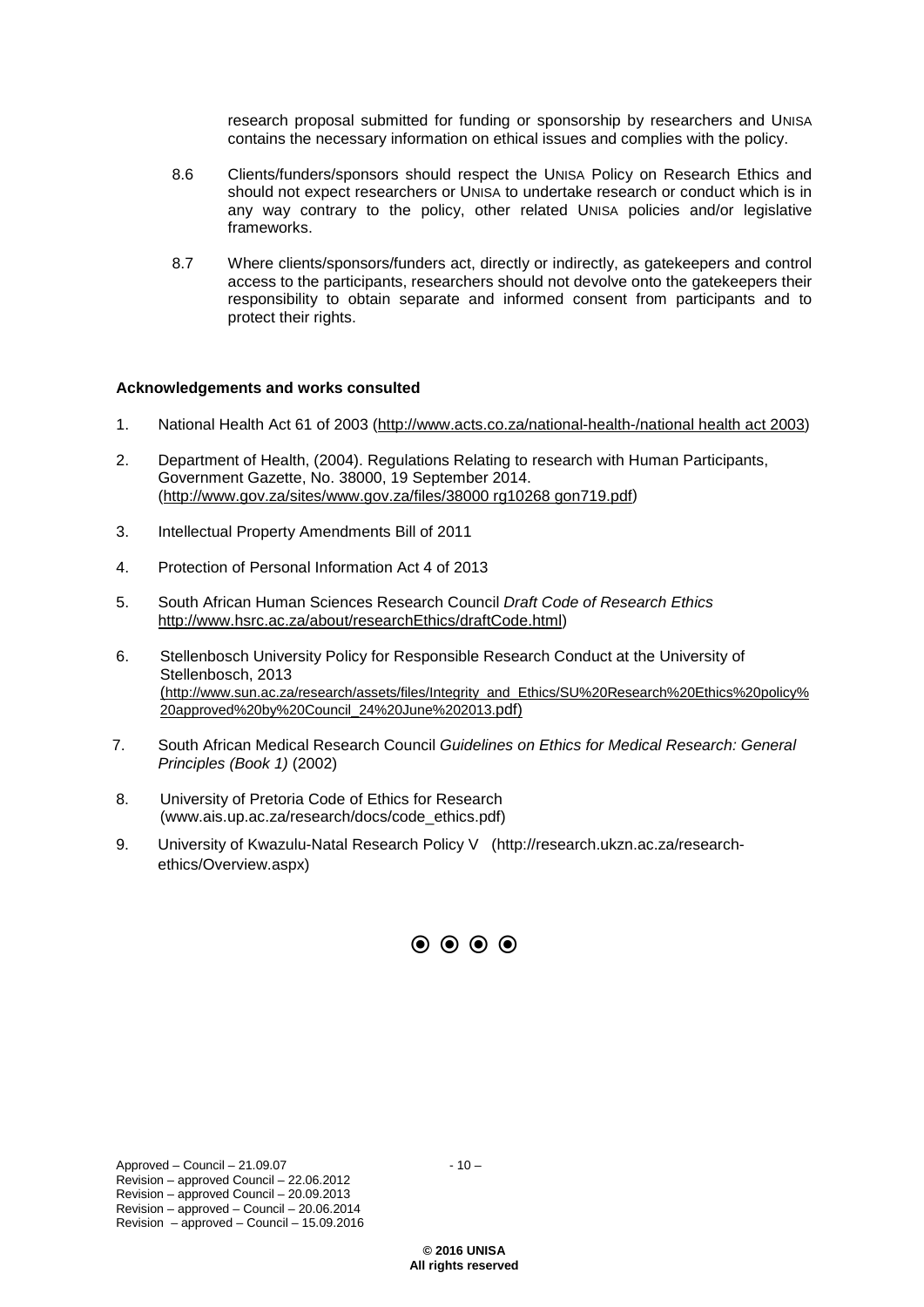# PART 2

# GUIDELINES FOR RESEARCH INVOLVING HUMAN PARTICIPANTS

# 1. BASIC PRINCIPLES FOR RESEARCH

# **1.1 Moral principles**

UNISA promotes the following four internationally recognised moral principles of ethics as bases for research:

- autonomy (research should respect the autonomy, rights and dignity of research participants)
- beneficence (research should make a positive contribution towards the welfare of people)
- non-maleficence (research should not cause harm to the research participant(s) in particular or to people in general)
- justice (the benefits and risks of research should be fairly distributed among people)

These principles are not ranked in any order of preference. In disputes a balance between the four principles should be pursued.

# **1.2 General ethics principles**

In addition to, and expanding on, the above moral principles, the following ten general ethics principles should be adhered to by researchers. Again, the ethics principles may not, by themselves, resolve all ethical problems and dilemmas which confront researchers. Researchers may be required to balance the demands made by moral principles of research and to privilege one principle over another, depending on the context and circumstances of the research involved.

# **1.2.1 Essentiality and relevance**

Before undertaking research adequate consideration should be given to existing literature on the subject or to the issue under study, and to all available alternatives. In view of the scarcity of resources in South Africa, it should be clearly demonstrated that the research is in pursuit of knowledge and/or the public good.

# **1.2.2 Maximisation of public interest and of social justice**

Research should be carried out for the benefit of society, and with the motive of maximising public interest and social justice. All efforts should be made to make public in an appropriate manner and form, and at an appropriate time, information on the research undertaken, as well as the results and implications of the completed research.

# **1.2.3 Competence, ability and commitment to research**

Researchers should be both personally and/or professionally qualified for the research that they undertake. A commitment to research in general and to the relevant subject in particular is an essential prerequisite for good and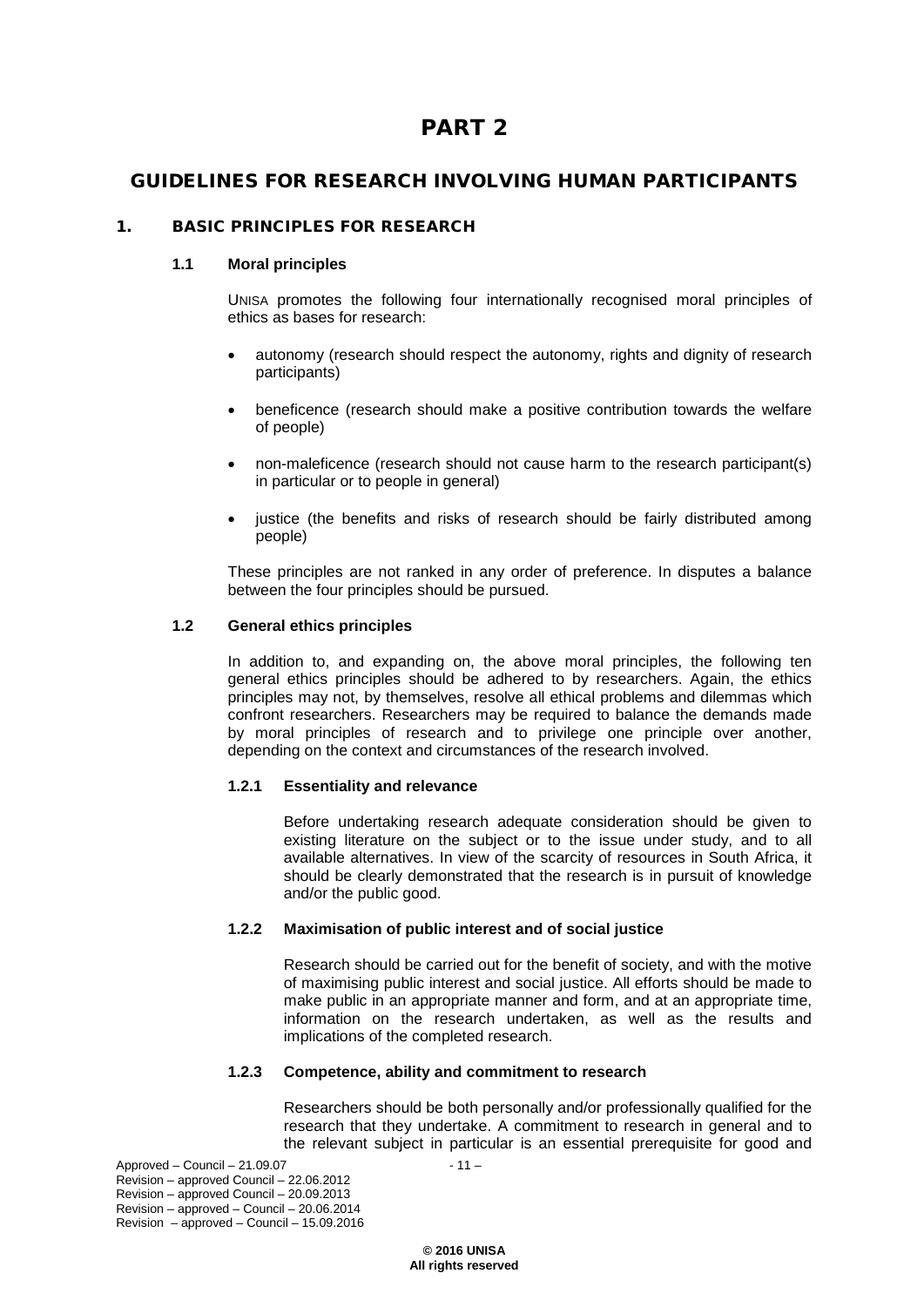ethical research.

#### **1.2.4 Respect for and protection of the rights and interests of participants and institutions**

Researchers should respect and protect the dignity, privacy and confidentiality<sup>[4](#page-13-0)</sup> of participants and where relevant, institutions. Researchers should ensure that the personal information of participants used for research purposes is adequately protected to prevent possible loss, damage and/or unauthorised access as required by Protection of Personal Information (POPI) Act, No. 4 of 2013. They should never expose such participants and institutions to procedures or risks not directly attached to the research project or its methodology. Research and the pursuit of knowledge should not, in themselves, be regarded as the supreme goal at the expense of the rights of participants and institutions.

# **1.2.5 Informed and non-coerced consent**

Autonomy requires that individuals' participation should be freely given, based on informed consent and for a specific purpose, as required by the POPI Act. Direct or indirect coercion, as well as undue inducement of people in the name of research should be avoided. These act as barriers to autonomous decision making and may result in people consenting against their better judgment to participate in studies that may involve risks.

# **1.2.6 Respect for cultural differences**

Researchers should treat research participants as unique human beings within the context of their community systems, and should respect what could be traditionally sacred and secret. Research should preferably be undertaken with, the members of an identified community or communities rather than merely about such community(ies). In some situations the consent of "gatekeepers" may have to be obtained in addition to that of research participants.

# **1.2.7 Justice, fairness and objectivity**

Criteria for the selection of research participants should be fair, as well as being scientific. Easily accessible individuals or groups should not be inordinately burdened with repeated demands on their time and knowledge by the researcher.

# **1.2.8 Integrity, transparency and accountability**

The conduct of research should be honest, fair and transparent. Researchers should be honest about their own limitations, competence, belief systems, values and needs. The contribution of other researchers or members of the research team should be properly acknowledged. Researchers should not abuse their positions or knowledge for personal power or gain.

# **1.2.9 Risk minimisation**

Researchers should ensure that the actual benefits to be derived by the

<span id="page-13-0"></span>That is, the nondisclosure of personal information (e.g. direct quotations or identifiable images) to others. Participants may consent to disclosure, preferably in writing.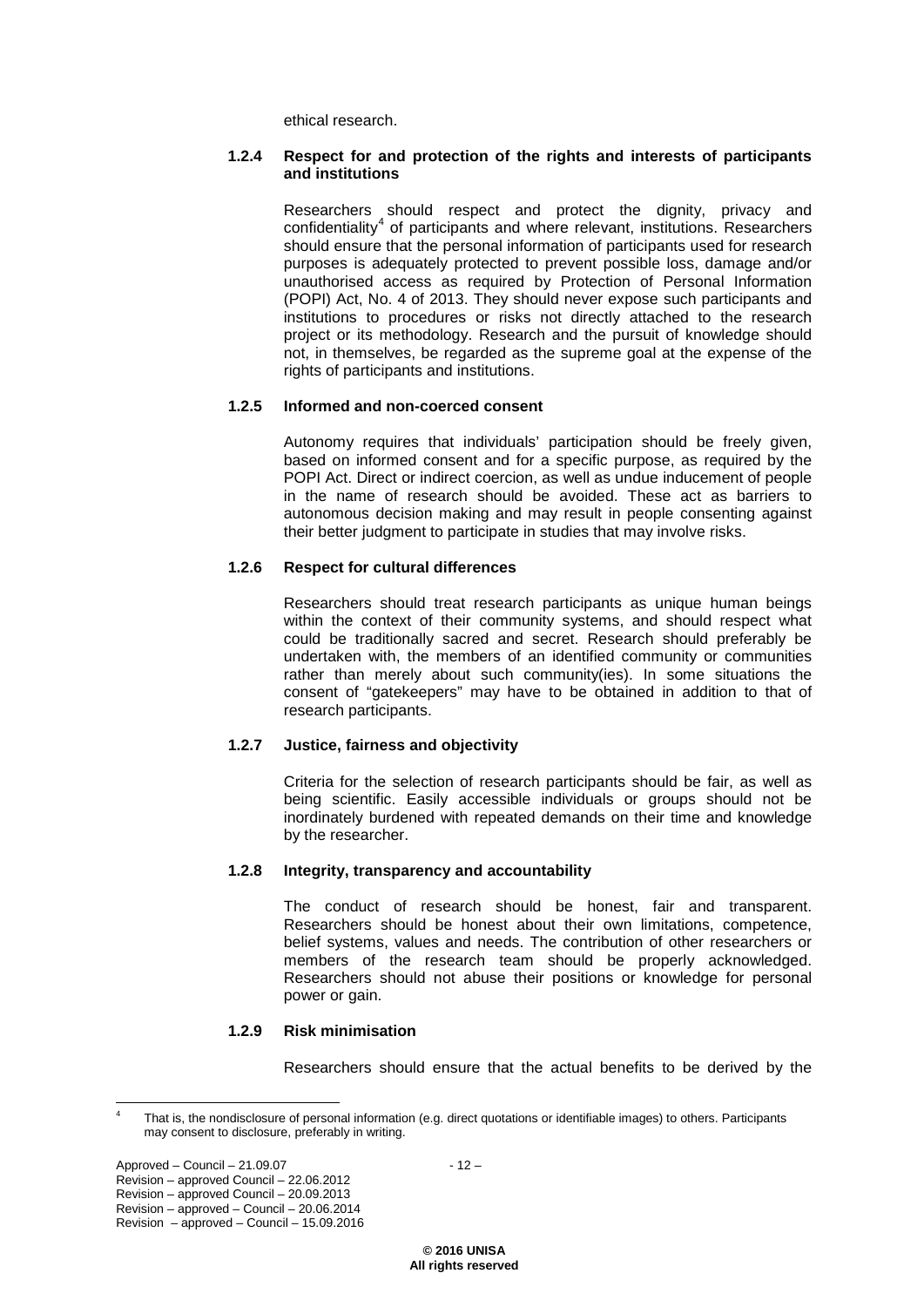participants or society generally from the research clearly outweigh any possible risks, and that participants are subjected only to those risks that are clearly necessary for the conduct of the research. Researchers should ensure that these risks are assessed and that adequate precautions are taken to minimise and mitigate risk in line with the UNISA Research Ethics Risk Assessment Standard Operating Procedure.

# **1.2.10 Non-exploitation**

There should be no exploitation of research participants, researchers (including students and junior members), communities, institutions or vulnerable people. The researchers should ensure that the use of the participants' personal information is done in line with the requirements of the POPI Act (4 of 2013) and should ensure that the information is not used for unlawful and secondary purposes incompatible with the original purpose consented by participants. There should be benefits to the community in which research is conducted. As far as possible, feedback should be given to participants and other relevant stakeholders. When research is carried out with communities they must receive feedback on the results of the research.

# 2. RELATIONSHIP BETWEEN RESEARCHERS AND PARTICIPANTS

- 2.1 Participants should be seen as indispensable and worthy partners in research. Researchers should respect and protect the rights and interests of participants at every stage and level of research and acknowledge their contribution.
- 2.2 The risks and benefits of the research to the prospective participants should be fully weighed and the participants must be informed of them. Research that could lead to unnecessary physical, social and/or psychological harm should not be undertaken. Researchers should identify potential risks to participants and make provision for avoiding them. When risks form part of the conduct of the study, efforts should be made to mitigate the risks and protect the participants.
- 2.3 All steps should be taken to prevent harm (physical, psychological and/or spiritual) injury or loss of opportunity to participants. In the event of that harm, injury or loss of opportunity should occur, It should be dealt with in accordance with the relevant policy and/or legislative frameworks.
- 2.4 If during the course of the research it becomes evident that a participant has suffered harm in a way not foreseen by the researcher, this should immediately be reported to the university ERC and the relevant unit ERC for immediate investigation and action. Such action may, for example, include the need to refer the participant for counselling.
- 2.5 The criteria for selecting research participants should be fair.
- 2.6 A mutually beneficial agreement should be in place if a community or research setting is used as a continuous and long-term resource for collecting data to be used for curricular research or training.
- 2.7 The relevant social, cultural and historical background of participants should be taken into consideration in the planning and conduct of research.
- 2.8 Researchers should not infringe the autonomy of participants by resorting to coercion, undue influence or the promise of unrealistic benefits. Coercion may include taking undue advantage of individuals or abusing their participation in the research. Inducement may include a promise of material or financial gain, services or opportunities. No financial or other inducement should be offered to research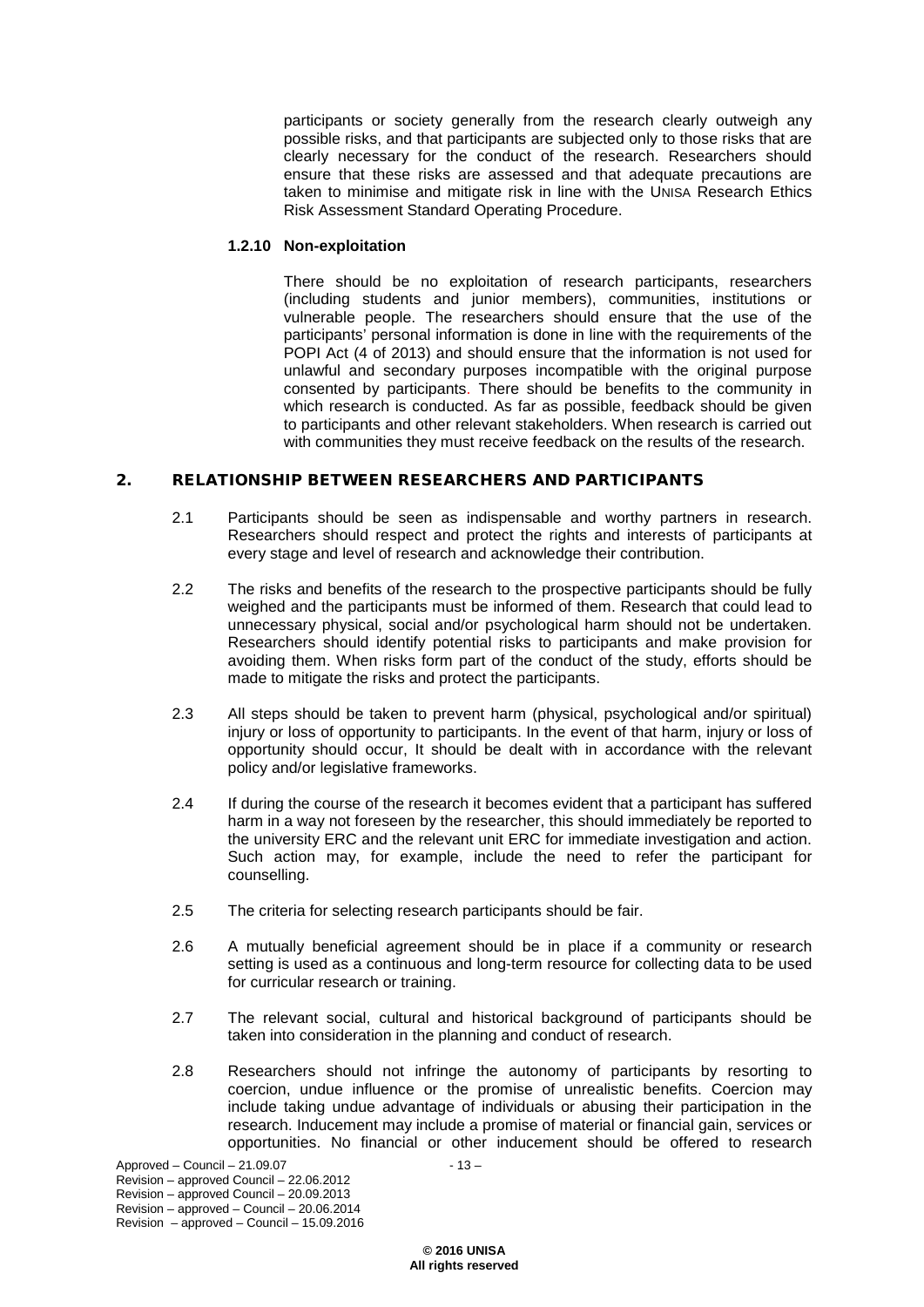participants, whether children or adults, parents or guardians of children. Reimbursement of expenses (e.g. transport costs, meals) or compensation for the time or effort expended or any opportunity that may be lost is allowed, on condition that all participants are offered similar reimbursement and that such reimbursement is only aimed at recompensing the participants.

2.9 Participants should be informed of the existence of the UNISA Policy on Research Ethics and given details of the Ethics Review Committee. The policy should be made available to them if it can help them make an informed decision regarding their participation. Participants may not be instructed by researchers to participate in research under conditions that can be burdensome, abusive or threatening or that have the potential to risk or abuse the researcher's position. Unfairness or anything that prevents the participant from freely terminating his/her participation is not permissible nor should there be any negative implications should the participant choose to do so.

### 3. INFORMED CONSENT

- 3.1 Personal information should be collected in adherence to the Protection of Personal Information Act 4 of 2013.
- 3.2 The participation of individuals should be based on their freely given, specific and informed consent. Researchers should respect their right at any stage to refuse to participate in particular aspects of the research or to decide to withdraw their previous given consent without demanding reasons or imposing penalties.
- 3.3 Participants should give their consent in writing and preferably accompanied by their signature. They, in turn, should be given written information containing adequate details of the research, including any risks associated with the study. If participants refuse to provide their consent in writing, consent may be recorded verbally, provided that verbal consent can be linked to the individual providing such verbal consent. For example, where a participant is illiterate, consent should be obtained in the presence of a literate witness who should verify and sign a document stating that informed consent had been given. Where the research is done on-line or electronically, informed consent can be obtained electronically but in a format separate from the online research in order to protect the identity of the participant.
- 3.4 Consent for participation in research is freely given and informed if
	- 3.4.1 it is given without any direct/indirect coercion or inducement.
	- 3.4.2 prospective participants have been informed on the processing and purpose of the intended research.
	- 3.4.3 prospective participants have understood this information and have indicated so as per paragraph 3.3.
	- 3.4.4 the researcher has answered any question(s) about the research and their participation.
	- 3.4.5 it is given before research commences.
- 3.5 If research is conducted in a foreign country, the relevant standards as set out in the UNISA Research Ethics Policy will take precedence and will apply.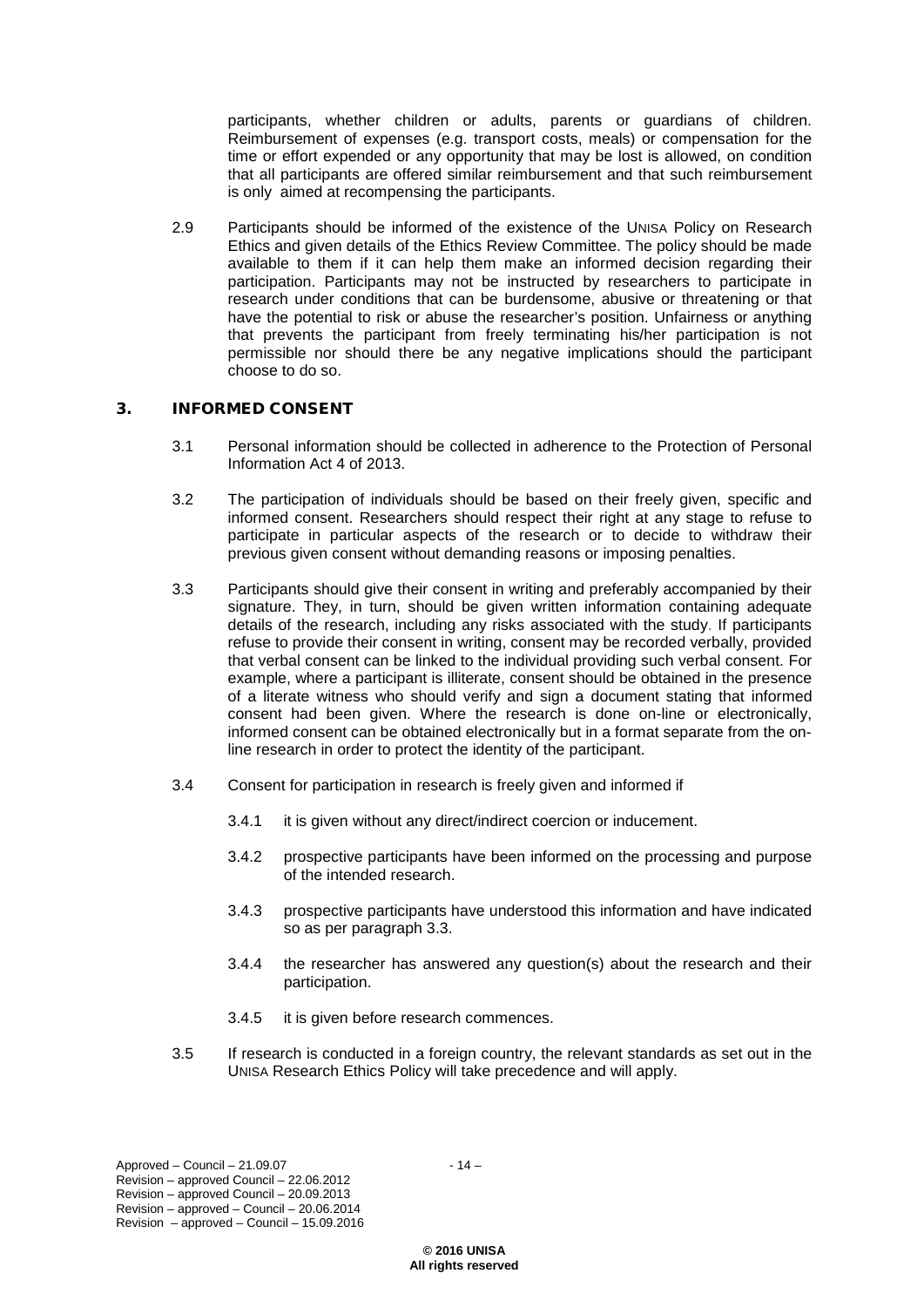# **3.6 Non-disclosure of all information**

- 3.6.1 In some situations the methodology or practicalities of a research project may necessitate the concealment of information. This may be due to the possibility that behaviour changes may result or responses be affected when such details are revealed to participants. In such a case the researcher should determine beforehand.
	- (a) whether the use of such a methodology is justified by its potential scientific, educational or applied benefits
	- (b) whether alternative procedures which do not require the concealment of information should rather be used
- 3.6.2 If the use of such methodology is deemed justified by the researcher, there are steps which he/she should take:
	- (a) When obtaining informed consent a detailed justification for not revealing all necessary information should be provided in the research proposal and methodology. This justification should be subject to scientific and ethical review by the relevant Ethics Review Committee. Only after the committee has given its approval should such research be undertaken.
	- (b) The participants' right to privacy, anonymity and confidentiality gains additional importance in such cases as they do not know the real purpose or objectives for which they are providing information.
	- (c) Even should both scientific and ethical reviews allow that some of the information about the study need not be revealed, participants should be provided with all other information. In no case, however, should researchers withhold information regarding risks, discomfort, unpleasant emotional experiences, or any such aspect that would be material in making the decision to participate.
	- (d) Participants should be given the reasons for not providing full information as soon as is possible after completion of the research. Where needed, services such as counselling and referral should be offered.

# **3.7 Consent where gatekeepers or organisational structures are involved**

- 3.7.1 It is the responsibility of the primary researcher to ensure compliance with the research policy/directives of gatekeepers or organisational structures.
- 3.7.2 In some situations there may be a need to obtain permission from the "gatekeeper" to access the participants, information and/or research sites. Care should be taken in the following situations:
	- (a) Permission obtained from the gatekeeper may not be substituted for the need to obtain separate and informed consent from the participants. The rights of participants in such a situation are the same as in all other cases.
	- (b) In the process of research or data collection, care should be taken to ensure that the relationship between the gatekeeper and the participants is not jeopardised.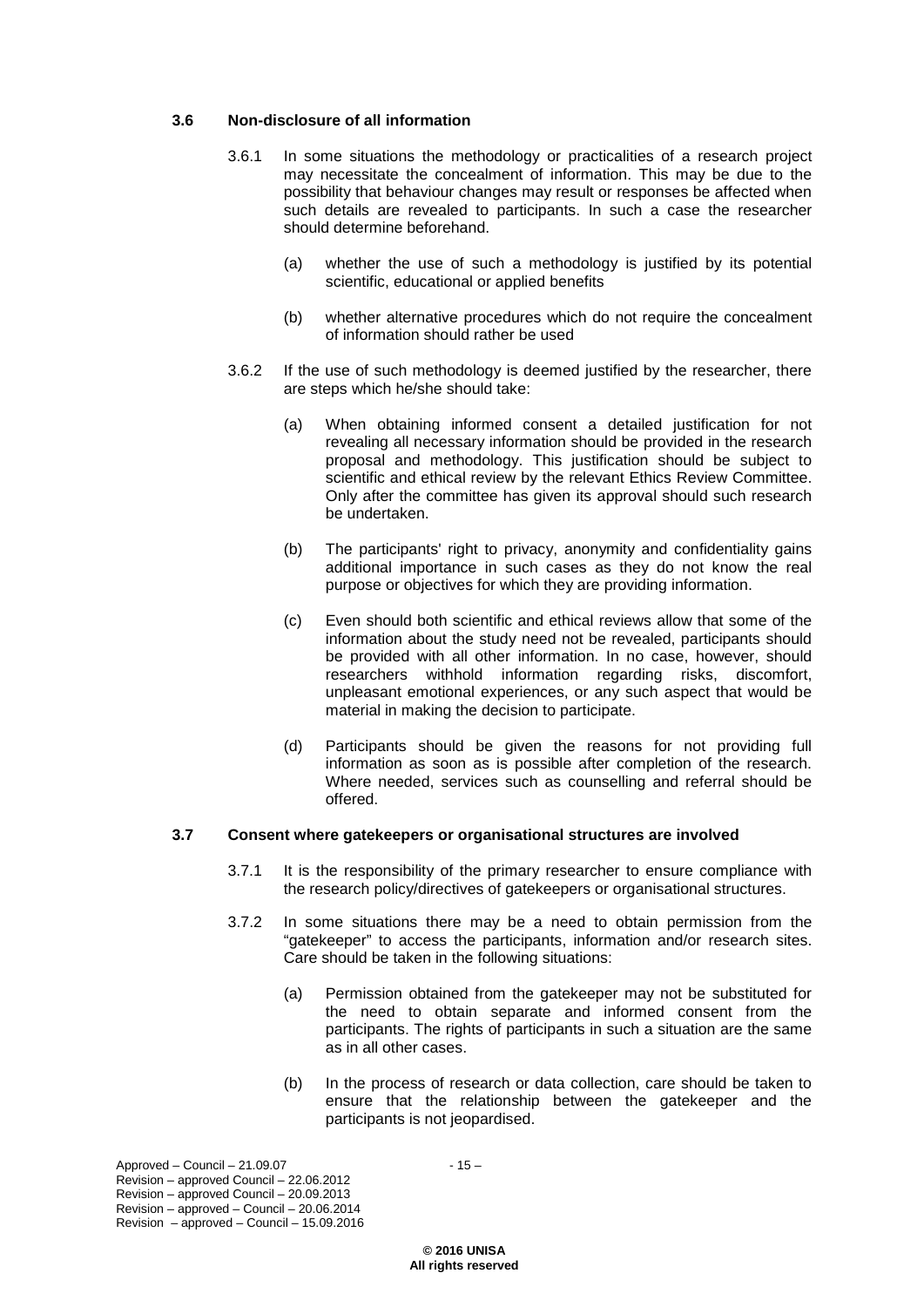# **3.8 Vulnerable participants**

- 3.8.1 Researchers should be take particular care of the rights and interests of vulnerable participants.
- 3.8.2 Research results that can be obtained if carried out on adults should never be carried out on children. Children should participate only when their participation is indispensable to the research. The protection and best interests of children are of prime importance.
- 3.8.3 Therapeutic research or experimentation on a child under the age of 18 years may be conducted only if it is in the best interests of the child, and if the assent of the child (if he or she is capable of understanding) and the consent of his or her parent or guardian, has been obtained.
- 3.8.4 Non-therapeutic research or experimentation may only be conducted on a child under the age of 18 years with the consent of the following persons: the Minister responsible for social development, the parent or guardian of the child, and the child if he or she is capable of understanding.
- 3.9 Where research involves the participation of persons unfamiliar with the language in which the research is to be conducted, the principle researcher must ensure that:
	- 3.9.1 the participant's information statement has been translated into the participant's language
	- 3.9.2 it is his/her responsibility to ensure that the participant understands the information statement he/she has been given
	- 3.9.3 an interpreter is present during discussions with the participants about the project. As a rule the interpreter should be independent, but when the research proposal is of minimal risk, a relevant language-speaking relative or friend of the participant may be acceptable.

# 4. PRIVACY, ANONYMITY AND CONFIDENTIALITY

- 4.1 All research participants have the right to privacy to the extent permitted by law or as directed by legal frameworks.
- 4.2 Privacy includes autonomy over personal information, anonymity and confidentiality, especially if the research deals with stigmatising, sensitive or potentially damaging issues or information. When deciding on what information should be regarded as private and confidential, the perspective of the participant(s) on the matter should be respected.
- 4.3 All personal information and records provided by participants should remain confidential. It should be made clear during data collection that confidentiality and anonymity will be safeguarded unless waived by the research participant. Whenever it is methodologically feasible, participants should be allowed to respond anonymously or under a pseudonym to protect their identity and privacy.
- 4.4 All personal information obtained directly or indirectly on or about the participants (e.g. names obtained by researchers from hospital and school records), as well as information obtained in the course of research which may reveal the identity of participants, should remain confidential and anonymous. This guarantee should also be given when researchers ask consent to use data which is not already available within the public domain (e.g. classified data on prisoners held by the Department of Correctional Services).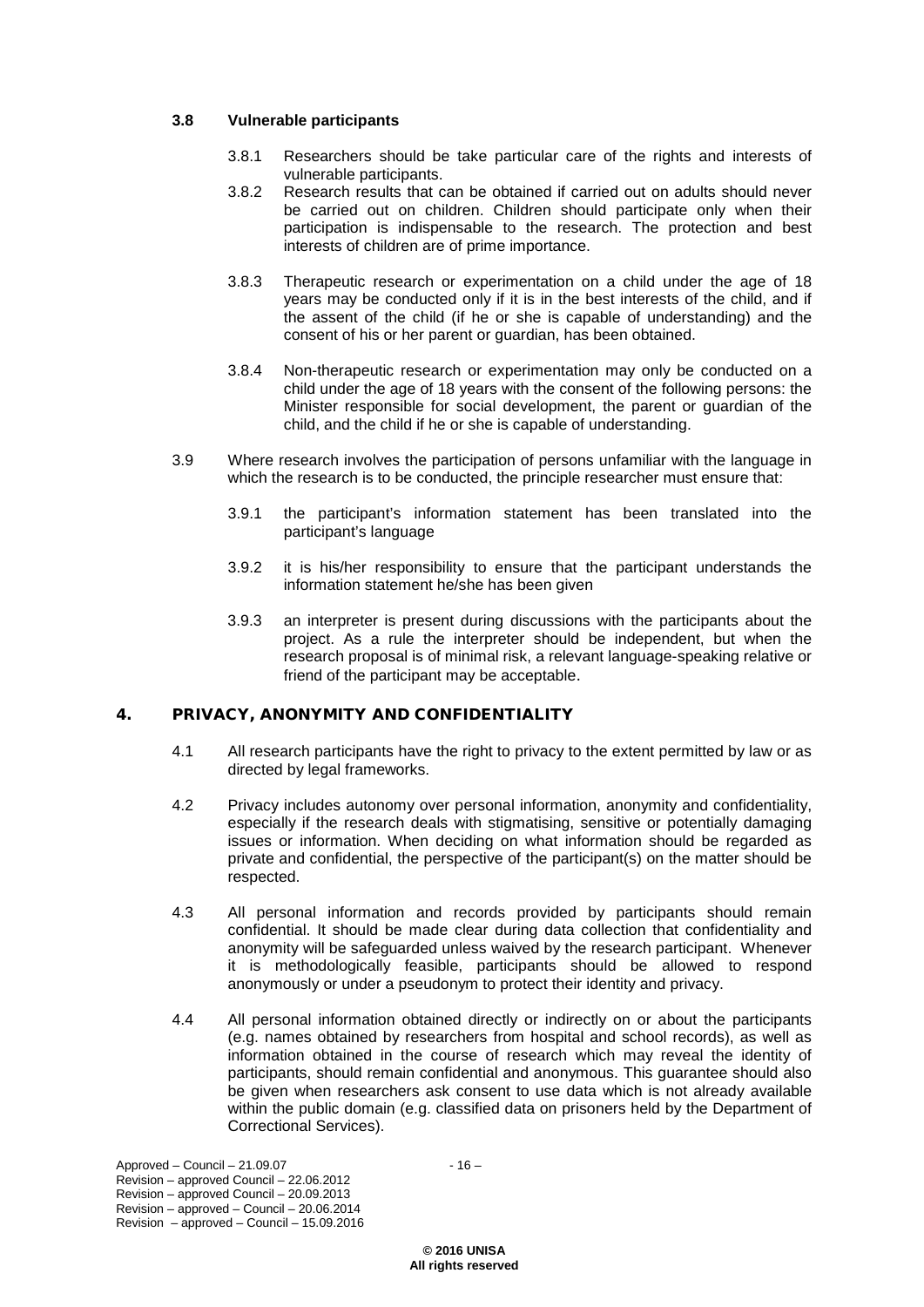- 4.5 In the case of observation (e.g. of a public scene) steps should be taken to ensure that the information will not be used or published in a form in which the individuals could be identified.
- 4.6 Researchers should maintain privacy, anonymity, and confidentiality of information in collecting, creating, storing, accessing, transferring and disposing of personal records and data under their control, whether these are written, automated or recorded in any other medium, including computer equipment, graphs, drawings, photographs, films or other devices in which visual images are embodied.
- 4.7 Researchers should preserve research records for a minimum of five years (or as required by policy or legal frameworks) after the submission of the report or the results.
- 4.8 Researchers should take reasonable technical and operational steps to ensure that research records are stored in such a manner as to protect confidentiality of records and the anonymity of participants.
- 4.9 Codes or other identifiers should, where possible, be used to break obvious connections between data and individuals/organisations/institutions. Where there is a mixture of information obtained from the public domain and that obtained with the participants' informed consent, there should be no traceable link between the two sets of information.
- 4.10 Confidentiality and anonymity of participants and their localities should be maintained when reporting to clients/sponsors/funders. Participants should not be identified or made identifiable in the report unless there are clear reasons for doing so. If the researcher or institution needs to identify participants or communities in the report, their informed consent allowing such disclosure should be obtained, preferably in writing.
- 4.11 Research findings published in the public domain (e.g. theses and articles) which relate to specific participants (e.g. organisations or communities) should protect their privacy. Identifiers which could be traced back to the participants in the study should not be included. However, public interest may outweigh the right to privacy, and may require that participants be named in reports (e.g. when child labour is used by a firm).
- 4.12 Participants' consent should be sought where data identifying them are to be shared with individuals or organisations who are not part of the research team.
- 4.13 The obligation to maintain privacy, anonymity and confidentiality extends to the entire research team, other researchers at UNISA, UNISA administrative employees, and all persons (from or outside UNISA) not directly associated with the research who may possibly have access to the information.

# 5. COLLABORATIVE RESEARCH INVOLVING HUMAN PARTICIPANTS

- 5.1 In national and international collaborative research the parties are host institutions, collaborating institutions, researchers from both institutions, research participants and/or communities.
- 5.2 There should be clear justification for the need for and benefit of collaborative research.
- 5.3 Research involving human participants must not commence without ethics approval by the Ethics Review Committees of all collaborating institutions. This requirement may be waivered under certain conditions by an Ethics Review Committee.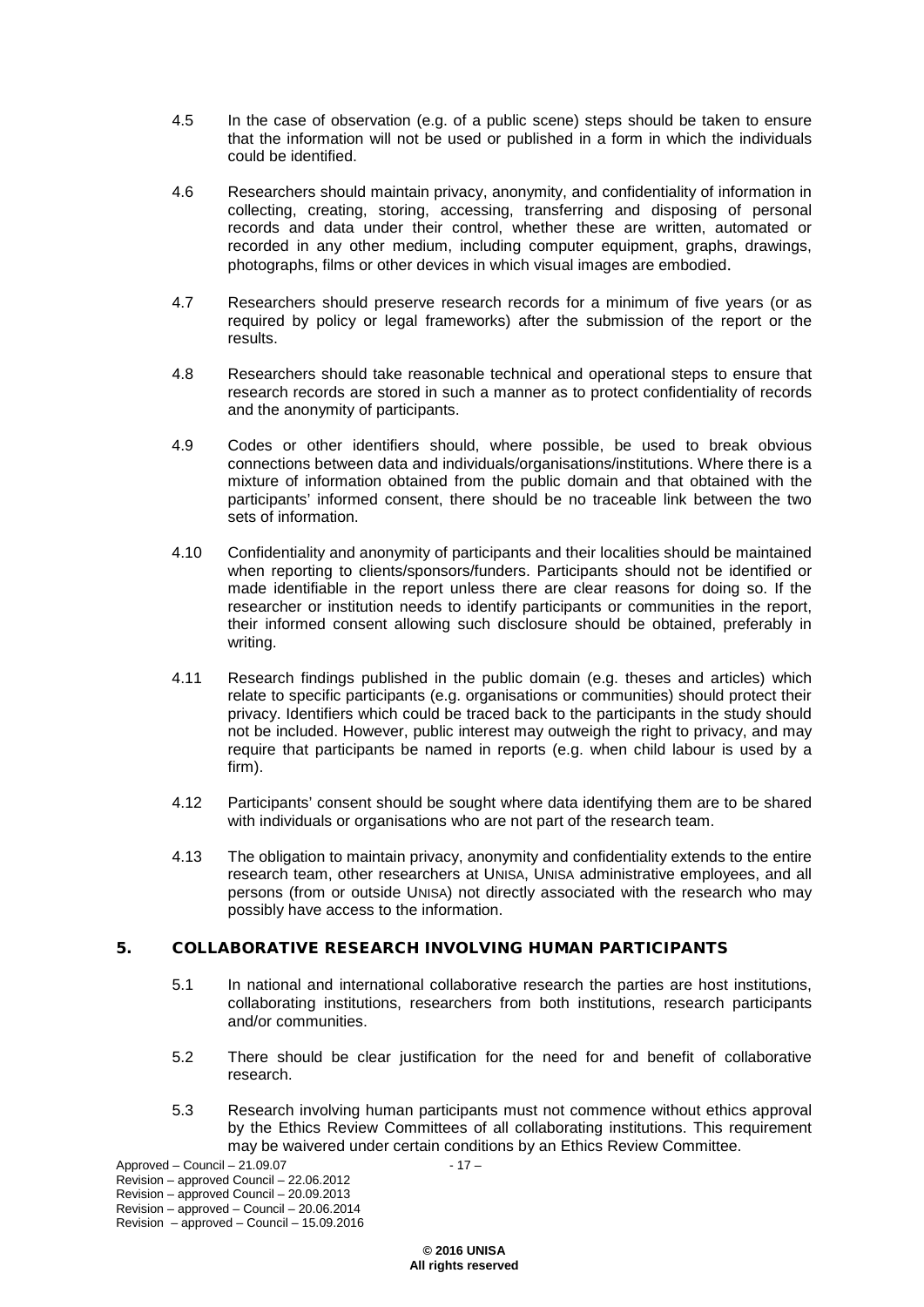- 5.4 Research cannot commence without informed consent from participants and/or communities.
- 5.5 There may be no exploitation of institutions, researchers, research participants or communities.
- 5.6 Institutions and researchers should assist indigenous communities and traditional societies to protect their knowledge and resources, and should respect that which is traditionally sacred and secret.
- 5.7 Researchers involved in international collaborative research should have some understanding of, and be sensitive to, the social, economic and political conditions in which the research is carried out. This will alert them to the need to protect research participants who are, for example, subject to deprivations through poverty.

#### **Acknowledgements and works consulted**

- 1. Belmont Report (1978) [\(http://www.hhs.gpv/ohrp/humansubjects/guidance/belmont.htm\)](http://www.hhs.gpv/ohrp/humansubjects/guidance/belmont.htm)
- 2. Intellectual Property Amendments Bill of 2010
- 3. Protection of Personal Information Act 4 of 2013
- 4. South African Human Sciences Research Council *Draft Code of Research Ethics*  [http://www.hsrc.ac.za/about/researchEthics/draftCode.html\)](http://www.hsrc.ac.za/about/researchEthics/draftCode.html)
- 5. Stellenbosch University Framework Policy for the Assurance and Promotion of Ethically Accountable Research (http://www0.sun.ac.za/research/assets/files/Policy\_Documents/Framework%20Policy\_for\_the Assurance and promotion of Ethically Accountable Research at SU.doc)
- 6. South African Medical Research Council *Guidelines on Ethics for Medical Research: General Principles (Book 1)* (2002)
- 7. University of Pretoria Code of Ethics for Research (www.ais.up.ac.za/**research**/docs/**code**\_**ethics**.pdf)
- 8. University of Johannesburg Research Policy and Strategy [\(http://www.uj.ac.za/EN/Research/Research%20Information/Pages/ResearchPolicies.aspx\)](http://www.uj.ac.za/EN/Research/Research%20Information/Pages/ResearchPolicies.aspx)
- 9. University of Kwazulu-Natal Research Policy V [\(http://research.ukzn.ac.za/research-ethics/Overview.aspx\)](http://research.ukzn.ac.za/research-ethics/Overview.aspx)



 $Approved - Council - 21.09.07 - 18 -$ Revision – approved Council – 22.06.2012 Revision – approved Council – 20.09.2013 Revision – approved – Council – 20.06.2014 Revision – approved – Council – 15.09.2016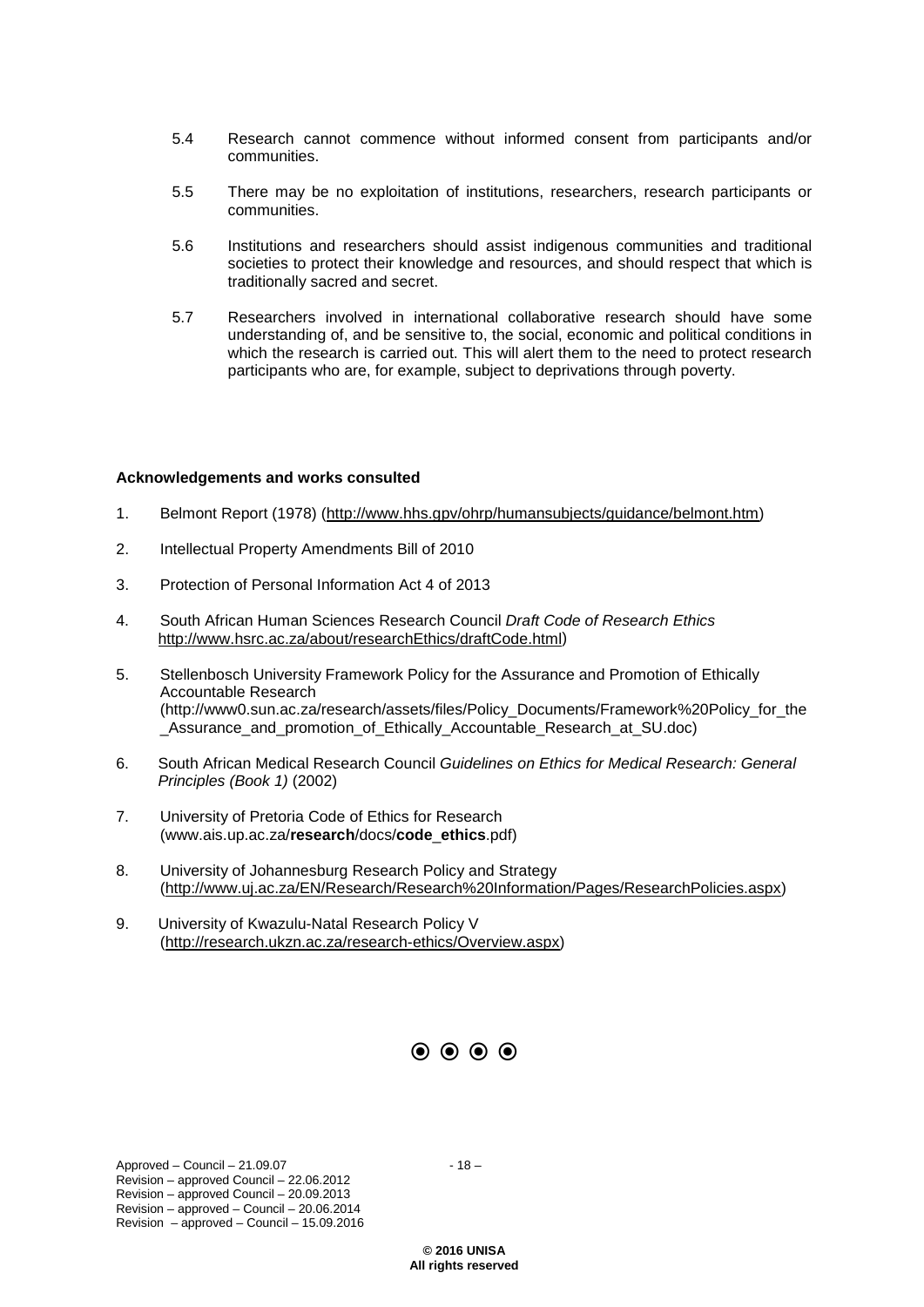# PART 3

# GUIDELINES FOR ANIMAL, PLANT, AND MOLECULAR AND CELL RESEARCH

# 1. PREAMBLE

UNISA's commitment to ethical research applies to all aspects of the use and care of, and the interaction with, animals for research purposes in the field of medicine, biology, agriculture, nature conservation, animal health and other disciplines within UNISA and in collaboration with other institutions. UNISA abides by the South African National Standards document (SANAS) where animal research is concerned. UNISA's commitment to ethical research also includes research on plants as well as molecular and cell research which may include research on genetically modified organisms.

# 2. DEFINITIONS

| Animal                | means any live non-human vertebrate, such as fish, amphibians,<br>reptiles, birds and mammals including domestic animals, purpose-<br>bred animals, livestock, wildlife and cephalopods like octopus and<br>squid. The definition includes eggs, foetuses and embryos and<br>higher invertebrates such as advanced members of the<br>Cephalopoda and Decapoda; |
|-----------------------|----------------------------------------------------------------------------------------------------------------------------------------------------------------------------------------------------------------------------------------------------------------------------------------------------------------------------------------------------------------|
| Animal welfare        | refers to an animal's quality of life based on an assessment of its<br>physical and psychological state as an indication of how the<br>animal is coping with the ongoing situation as well as a judgment<br>about how the animal feels;                                                                                                                        |
| Animal wellbeing      | refers to an animal's present state with regard to all aspects of its<br>environment, both internal and external. It implies a positive<br>mental state, improved physiological and biological functioning,<br>positive experiences and freedom from any adverse condition;                                                                                    |
| Death as an end-point | is the deliberate and intended measure used to evaluate biological<br>or chemical processes, responses or effects. In such cases the<br>animal will not be killed humanely but death will be allowed to<br>occur in the course of a scientific activity;                                                                                                       |
| <b>Distress</b>       | indicates the state of an animal which is not able to completely<br>adapt to stress and that results in abnormal physiological and/or<br>behavioural responses. Distress can be chronic or acute and may<br>result in pathological conditions;                                                                                                                 |
| <b>Ethics</b>         | applies to considerations whether actions are regarded as good or<br>bad, right or wrong. Ethical considerations are applied in the<br>evaluation of what should or should not be done when animals are<br>proposed for use, or are used, for scientific and teaching<br>purposes.                                                                             |
| Euthanasia            | is the humane killing of an animal consistent with veterinary<br>recommendations and practice. Euthanasia is applied when the<br>animal's pain and distress are so acute that it is judged necessary;                                                                                                                                                          |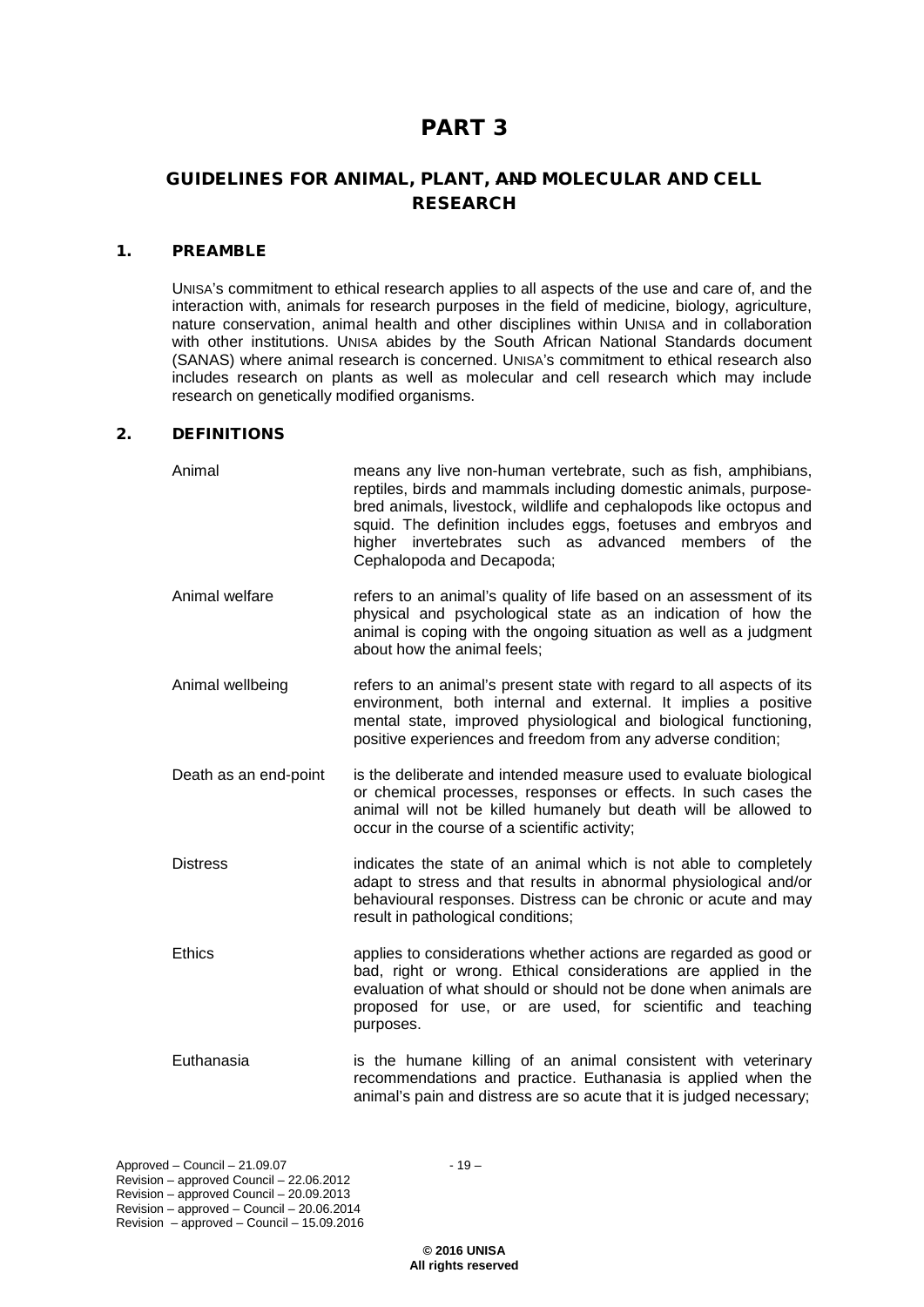| Genetically modified |                                                                                                                                                                                                                                                                                               |
|----------------------|-----------------------------------------------------------------------------------------------------------------------------------------------------------------------------------------------------------------------------------------------------------------------------------------------|
| organism             | means an organism, the genes or genetic material of which have<br>been modified in a way that does not occur naturally through<br>mating, through a natural recombination or both. 'Genetic<br>modification' has a corresponding meaning" (Genetically Modified<br>Organisms Act 15 of 1997); |
| Humane killing       | is the killing of an animal with minimal pain and distress;                                                                                                                                                                                                                                   |
| Livestock            | is animals that are used in agriculture and aquaculture;                                                                                                                                                                                                                                      |
| Pain                 | means an unpleasant sensory and/or emotional experience<br>associated with actual or potential tissue damage. It may provoke<br>protective actions and result in avoidance and distress and may<br>modify behaviour;                                                                          |
| Wildlife             | refers to free-living animals of native, non-indigenous or feral<br>species including captive-bred animals and those captured from<br>free-living populations.                                                                                                                                |

### 3. USE OF ANIMALS IN RESEARCH

#### **3.1 General principles for the care and use of animals in research**

- 3.1.1 All vertebrate animals are protected in South Africa by the Animal Protection Act 71 of 1962, and the use of animals for research has to adhere to this Act Therefore, these guidelines emphasise the responsibilities of researchers to
	- a) ensure that the use of animals is justified,
	- b) ensure that optimal standards in terms of animal health, care and welfare are observed,
	- c) only use animals when alternative techniques and research methods for a certain project do not exist,
	- d) use only the number of animals absolutely required by the study, and
	- e) refine methods and procedures to minimise or avoid pain or distress in animals used in research projects.
- 3.1.2 The guidelines require that researchers adhere to the "3 R" principles of Replacement, Reduction and Refinement when planning and conducting research studies involving animals. An Animal Ethics Review Committee (ERC) should determine for each research project using animals whether the rules of these guidelines are adhered to before approving such projects. See paragraphs 3.4, 3.5 and 3.6 below on the "3 R" principles.
- 3.1.3 These guidelines apply to all live non-human vertebrates and higher-order invertebrates, i.e. fish, amphibians, reptiles, birds and mammals including domestic animals, purpose-bred animals, livestock and wildlife as well as cephalopods such as octopus and squid. Early stages of development, such as embryonic, foetal and larval forms are also included. As different species develop differently, the experience of pain and distress in those developmental stages varies. Decisions with regard to the welfare of animals and their developmental stages should therefore be made for each case individually based on specific knowledge and evidence of the animal's neurobiological development.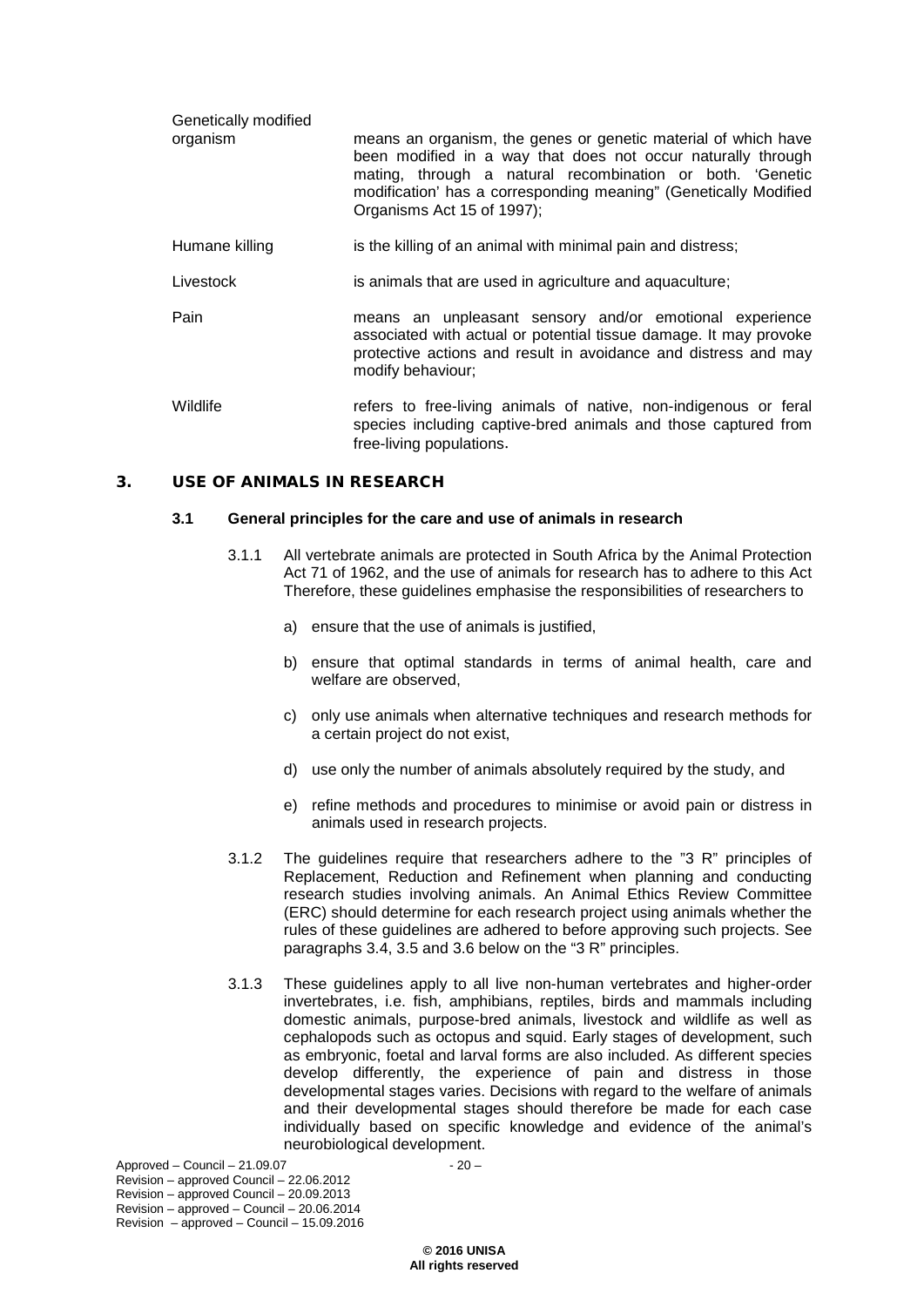- 3.1.4 Researchers must be committed to the welfare of the animals they use and must respect the contribution those animals make to research.
- 3.1.5 Researchers must ensure that procedures which cause hunger, thirst, injury, disease, discomfort, fear, distress, deprivation or pain to the animals involved in the studies are limited to the absolute minimum. The elimination or reduction such conditions experienced by an animal will be achieved by the application of the '3 R' principles. See paragraphs 3.4, 3.5 and 3.6 below.

#### **3.2 Justification**

- 3.2.1 The use of animals for research purposes must be justified by assuring that the outcomes of the studies will essentially contribute to
	- a) the understanding of humans and/or animals,
	- b) the maintenance and improvement of human and/or animal health or welfare,
	- c) the improvement of animal management or production,
	- d) the understanding, maintenance or improvement of the natural environment,
	- e) ensuring that the potential benefits outweigh the potential harm to the animals used.
- 3.2.2 Approval for each research project involving animals must be based on considerations whether the project is justified and whether the potential benefits outweigh the potential harmful effects on the welfare of the animals being used.
- 3.2.3 Researchers must submit written proposals to the Animal ERC for all projects involving animals. These proposals must address the expected value of knowledge to be gained, justification for the project and an ethical analysis regarding the animal welfare aspects under consideration of the "3 R" principles.

#### **3.3 Responsibilities**

#### **3.3.1 Responsibilities of researchers**

The adherence of researchers to these guidelines will ensure a transparency which should result in the high quality ethical and scientific screening of proposals and monitoring of research studies. Researchers are responsible for all matters relating to the welfare of the animals they use. They should respect the animals and their demands and should not treat animals as mere objects. Research objectives should be subordinate to the humane treatment of animals. Researchers and teachers have direct and ultimate ethical and legal (according to Animal Protection Act) responsibility for all matters related to the welfare of the animals they use.

a) The responsibility of researchers for the welfare of animals involved in their studies begins with the design of a project and ends with the completion of the project unless unforeseen long-term negative effects result from the experiments. Researchers and teachers have direct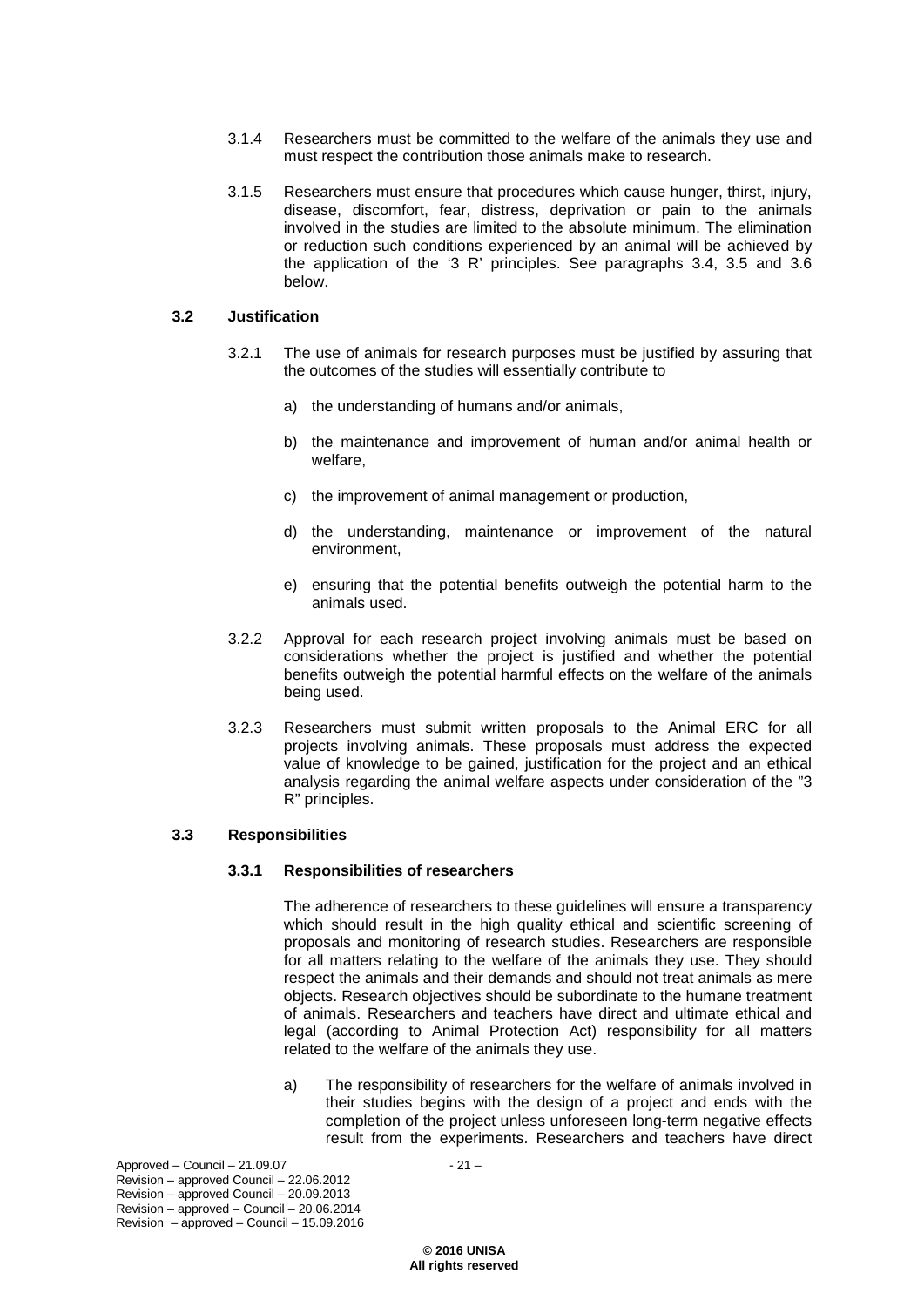and ultimate ethical and legal (according to Animal Protection Act) responsibility for all matters related to the welfare of the animals they use.Under these circumstances the responsibility of the researcher continues until these issues have been addressed satisfactorily. It is essential when invasive procedures are to be used that a veterinarian is consulted during the protocol design.

- b) When applying for approval for a research project, researchers must inform the Animal ERC of any other institutions that will be participating in the project. The norm is to obtain ethical clearance or a letter of approval from all the involved institutions prior to the project commencing.
- c) UNISA's Animal ERC needs to be informed in writing if a researcher plans to participate in a research project undertaken at another institution. Ethical clearance or a letter of approval should be sought from both institutions prior to the project commencing.
- d) Researchers are requested to keep complete records of all matters related to the animals used during a research project.
- e) Researchers must choose a species appropriate for their research purpose.
- f) When livestock are used in research projects, standard husbandry procedures that are carried out for research purposes need approval by the Animal ERC. Approval from the department of Agriculture, Forestry and Fisheries may have to be obtained in the form of a section 20 permit. Approval is also required for the use of livestock for the production of any biological products other than food or fibre. Approval is not required for regulatory inspection measures like control of external parasites or disease surveillance carried out by qualified personnel.
- g) In their proposals submitted to the Animal ERC for approval, researchers must indicate the category of experiments according to Table 1. The qualifications, experience and specific knowledge of researchers and employees with regard to the performance of experimental procedures on the animals that are used must be stated in detail. Such researchers and employees must be competent in terms of the relevant South African legislation and the Rules for Veterinary and Para-veterinary Professionals as stipulated by the South African Veterinary Council. The qualifications and experience of employees responsible for or involved in the care and husbandry of the animals that are used must also to be addressed clearly in the proposal. A veterinarian must be affiliated to the project so that he/she may be called in during an emergency and is aware of the project and its outcomes.
- h) In the case where privately owned animals are used in a research project and where those animals remain under the responsibility of their owners, their employees or other personnel will continue to attend to the day-to-day tasks of treatment, care and welfare. The various responsibilities of the owner and the researcher in this regard must be stated clearly in the proposal. The owner should provide the researcher and Animal Ethics Review Committee with the details of the supervising veterinarian.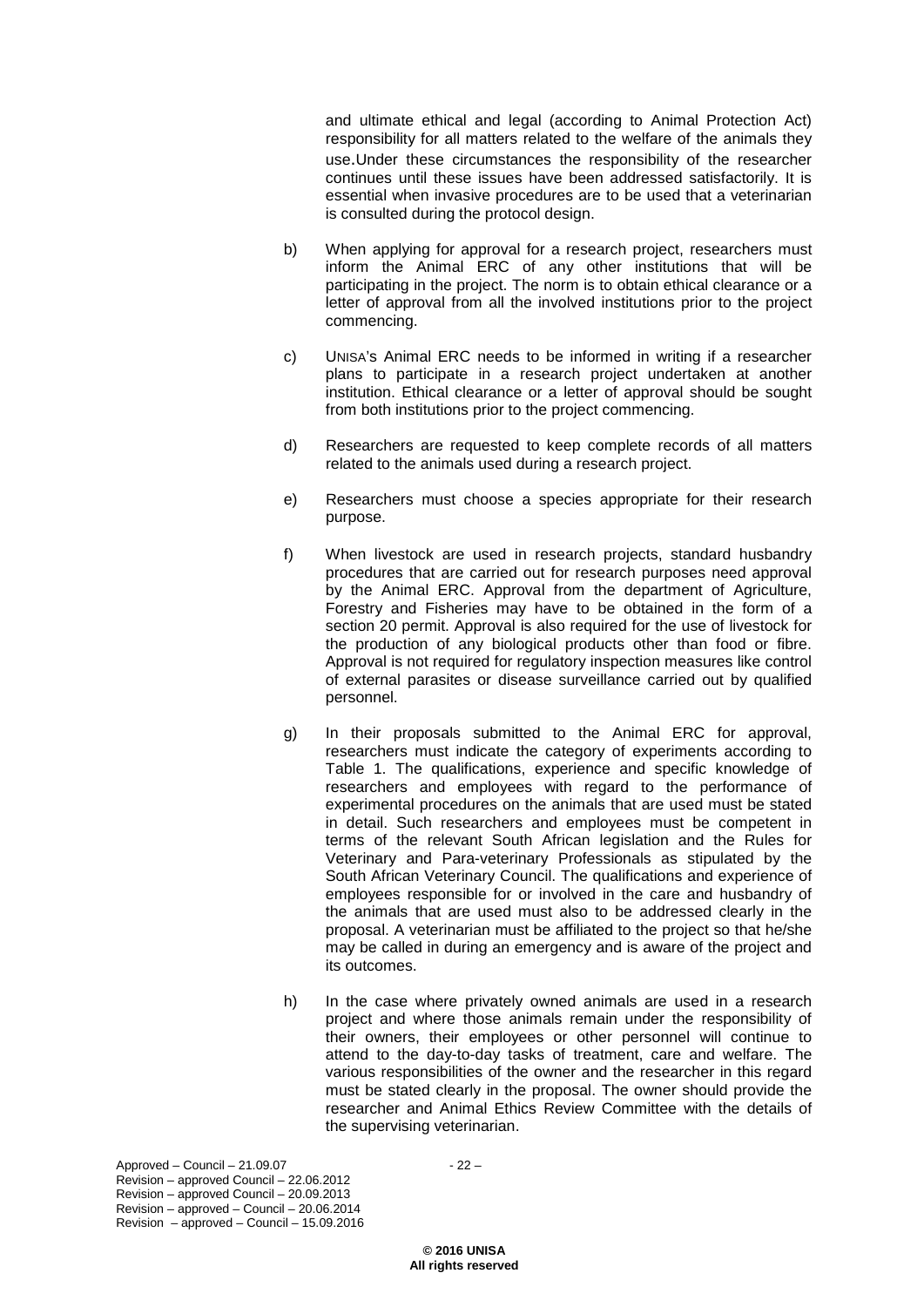- i) Researchers are obliged to submit annual progress reports to the Animal Ethics Review Committee. They need to inform the Animal Ethics Review Committee immediately if there are any unexpected adverse effects impacting on the animals resulting from the procedures and advice when a project is completed or discontinued. Annual progress reports should be submitted.
- j) Research activities may not be performed before written approval has been granted by the Animal Ethics Review Committee.
- k) The acquisition, care and use of animals for research purposes in South Africa must be done in accordance with the relevant South African legislation including the National Environmental Management: Biodiversity Act 101 of 2004, which aims to prevent bio-piracy of indigenous biological resources. The SANS 10386:2008 the use and care of animals for Scientific Purposes is a nationally accepted standard incorporated in certain provincial legislation and by which UNISA also abides.

### **3.3.2 Responsibilities of the institution**

UNISA should ensure through the Animal Ethics Review Committee that all research projects making use of animals adhere to the standards and requirements of these guidelines which include to monitor, inspect and assess the acquisition, transportation, production, housing, care, use and disposal of animals (Refer to section 5 of the SANS). UNISA adheres to the implementation of the SANS: 20386:2008 the use and care of animals for scientific purposes standard, as it is a nationally accepted and recognised standard when doing animal research and has been accepted into certain provincial legislations.

#### **3.4 Replacement**

Techniques, models or systems that can replace the use of animals completely or partially must be investigated, developed and used.

#### **3.5 Reduction**

- 3.5.1 Reduction of the number of animals used in research studies means that only the minimum number of animals necessary to obtain valid information or results must be used.
- 3.5.2 Reducing the number of animals should not be considered if it means that they will suffer disproportionately.
- 3.5.3 An animal should not be exposed to repeated procedures unless it is essential for the purpose of the project.
- 3.5.4 The killing of healthy animals should be kept to the absolute minimum number required by the study.

#### **3.6 Refinement**

Refinement of animal sourcing, animal care and procedures means to minimise or eliminate physical or psychological distress imposed on the animals by the requirements of the research study.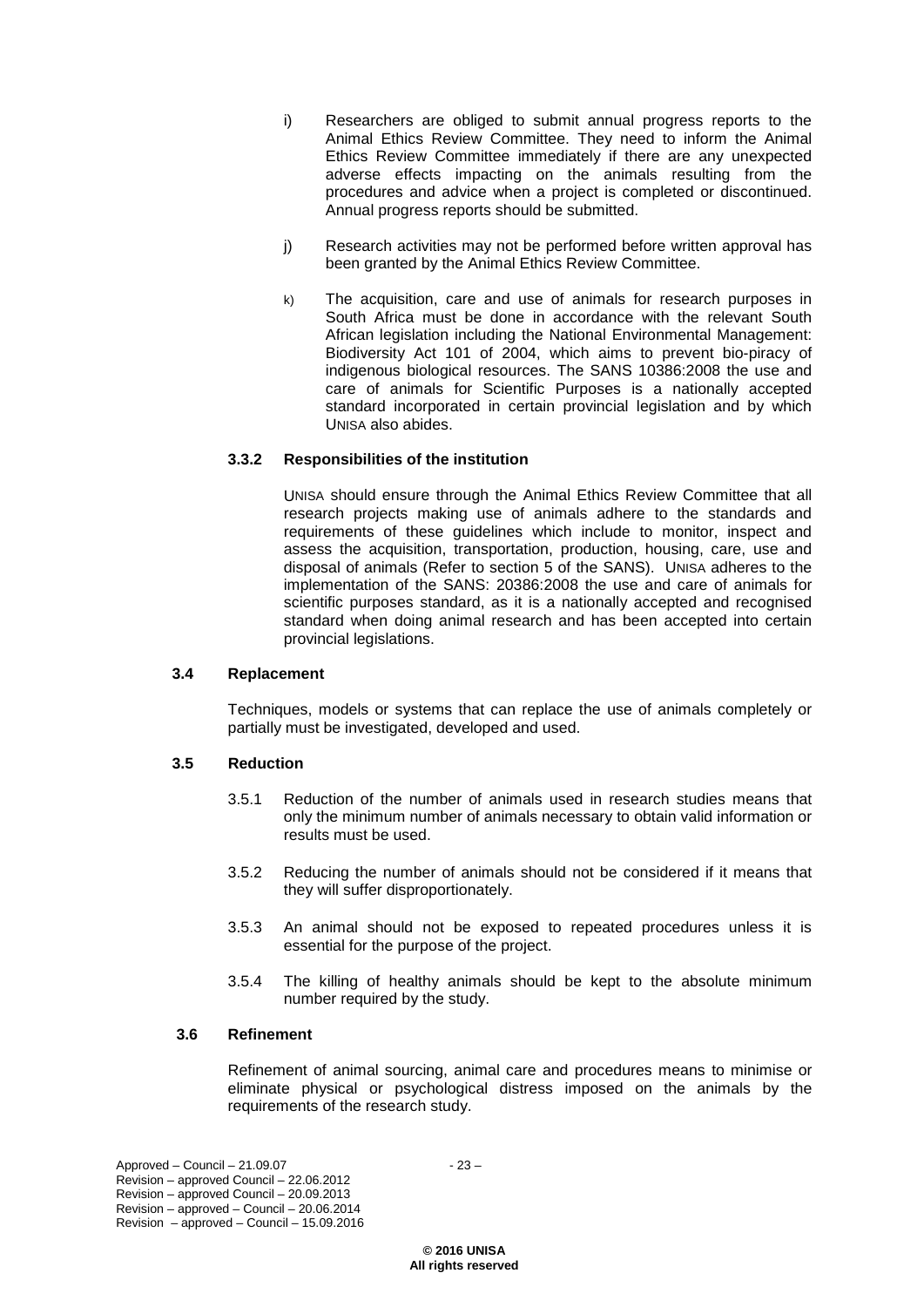- 3.6.1 Animals selected for a research project must be suitable for the specific purpose.
- 3.6.2 The care of animals should be according to species-specific needs in terms of behavioural and biological requirements.
- 3.6.3 Animals bred in captivity should be used for projects involving wildlife species where possible.
- 3.6.4 Researchers must be competent in the procedures their projects require or they must make use of a person competent in the procedures.
- 3.6.5 Project design must be aimed at the avoidance or minimisation of pain and distress.
- 3.6.6 Pain and distress in animals must be evaluated on the basis of relevant species-specific knowledge. In principle it must be assumed that animals experience pain and distress in a manner similar to humans and decisions regarding the animals' welfare should be based on this assumption.
- 3.6.7 Unpredicted pain or distress in animals should be alleviated immediately irrespective of the effect on the project. If alleviation is not possible, the animal should be euthanised without delay.
- 3.6.8 Any procedure that is carried out under anaesthesia or sedation in a medical or veterinary practice must be carried out using anaesthetics appropriate to the species and the procedure.
- 3.6.9 Appropriate pain management must be applied.
- 3.6.10 If the purpose of a procedure inhibits the use of anaesthetic or analgesic drugs to alleviate pain or distress, the procedures must be carried out in such a way as to minimise the degree of pain and distress and the duration thereof to which the animal is exposed.
- 3.6.11 Death as an end-point, that is, when the death of an animal is a deliberate measure used to evaluate biological or chemical processes, responses or effects, must be avoided as much as possible. If death as an end-point is unavoidable, distress should be minimised by choosing the earliest end-point that is compatible with the scientific objectives of the research study.
- 3.6.12 The duration time of exposure of animals to procedures for research purposes must be kept to a minimum.

# **3.7 Wildlife studies**

This section refers to free-living vertebrates, native, non-indigenous or feral species including captive-bred animals and those captured from free-living populations. All research projects and scientific studies involving wildlife are subject to Animal ERC approval. In addition to the requirements and responsibilities listed above, the following is applicable to research involving wildlife:

- 3.7.1 As many wildlife species are protected by national and/or international laws, conservation authorities need to be consulted when these species are involved in the research, and permits must be obtained if required.
- 3.7.2 Observational studies of free-living animals must be designed in a way that any impact on the animal's wellbeing is minimised.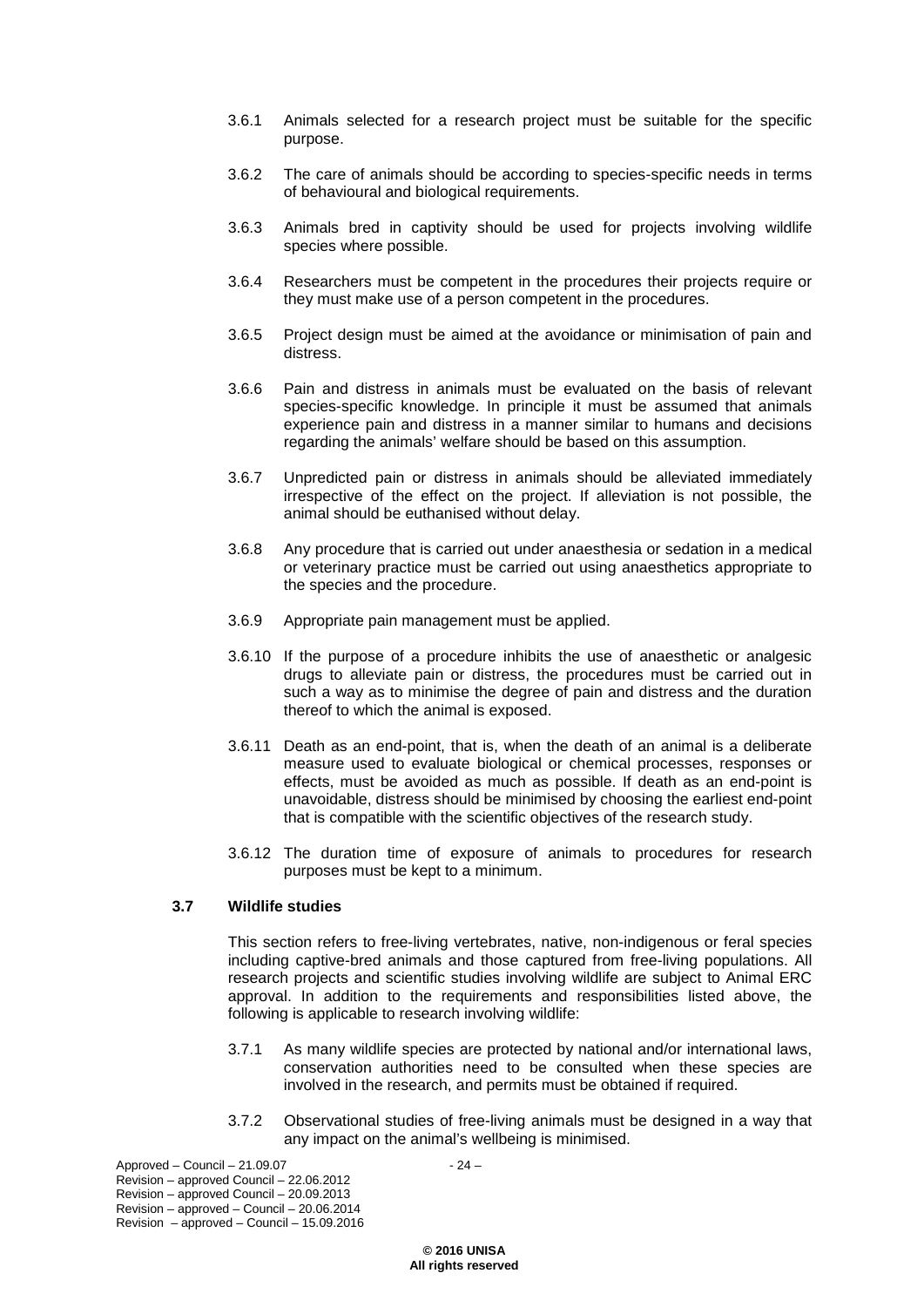- 3.7.3 As field studies may cause disturbances of the environment or habitat and subsequently adversely affect target and non-target species, such disturbances should be minimised.
- 3.7.4 Studies and research projects must not be repeated unnecessarily. When repeated studies are proposed, the Animal ERC must decide whether the repetition is scientifically justified for the specific research purpose. Animal ERC approval is required every time a study is to be repeated.
- 3.7.5 Capturing, holding, transporting, handling and releasing free-living animals must be in accordance with the following conditions:
	- a) The relevant permits must be obtained and submitted when applying for ethics clearance.
	- b) Researchers must be aware that the effects of numerous stressors can be accumulative.
	- c) Potential sources of stress must be identified and the measures to be taken to minimise them must be addressed in the proposal.
	- d) Materials and equipment that are used during the capturing, holding, handling and transport of animals must be maintained in good condition and kept clean to avoid injuries to animals or to personnel handling them and to minimise the risk of disease transmission.
	- e) When wildlife is captured any distress caused to the captured animals and the populations from which they are taken must be minimised.
	- f) When capturing is applied for, the proposal must include details about the capturing method and about the skills of people involved in the process.
	- g) Handling, restraining and transportation of captured free-living animals must be appropriate to the species and be done in such a way as to minimise the risk of injury and/or stress-induced disease.
	- h) The holding time for captured animals must be as short as possible to achieve the envisaged scientific objectives. Holding of an animal must be done in such a way as to minimise stress and the risk of injuries.
	- i) Animals should be released at the site of capture unless an alternative site is rationalised in the proposal and approved by the Animal Ethics Review Committee.
	- j) Identification of individual animals must be done by using a method that causes the least distress and interference with the normal functioning of the animal without hindering the research outcome. Identification done for routine husbandry purposes does not require Animal Ethics Review Committee approval.
	- k) Research on wildlife interaction and behaviour includes interaction between species (e.g. predator-prey), within a species (e.g. competition) and between species and habitat. Ethical considerations regarding these studies are the degree of manipulation required and the effect of the researcher on the interaction. Proposals should address the wellbeing of the animals primarily targeted in the project,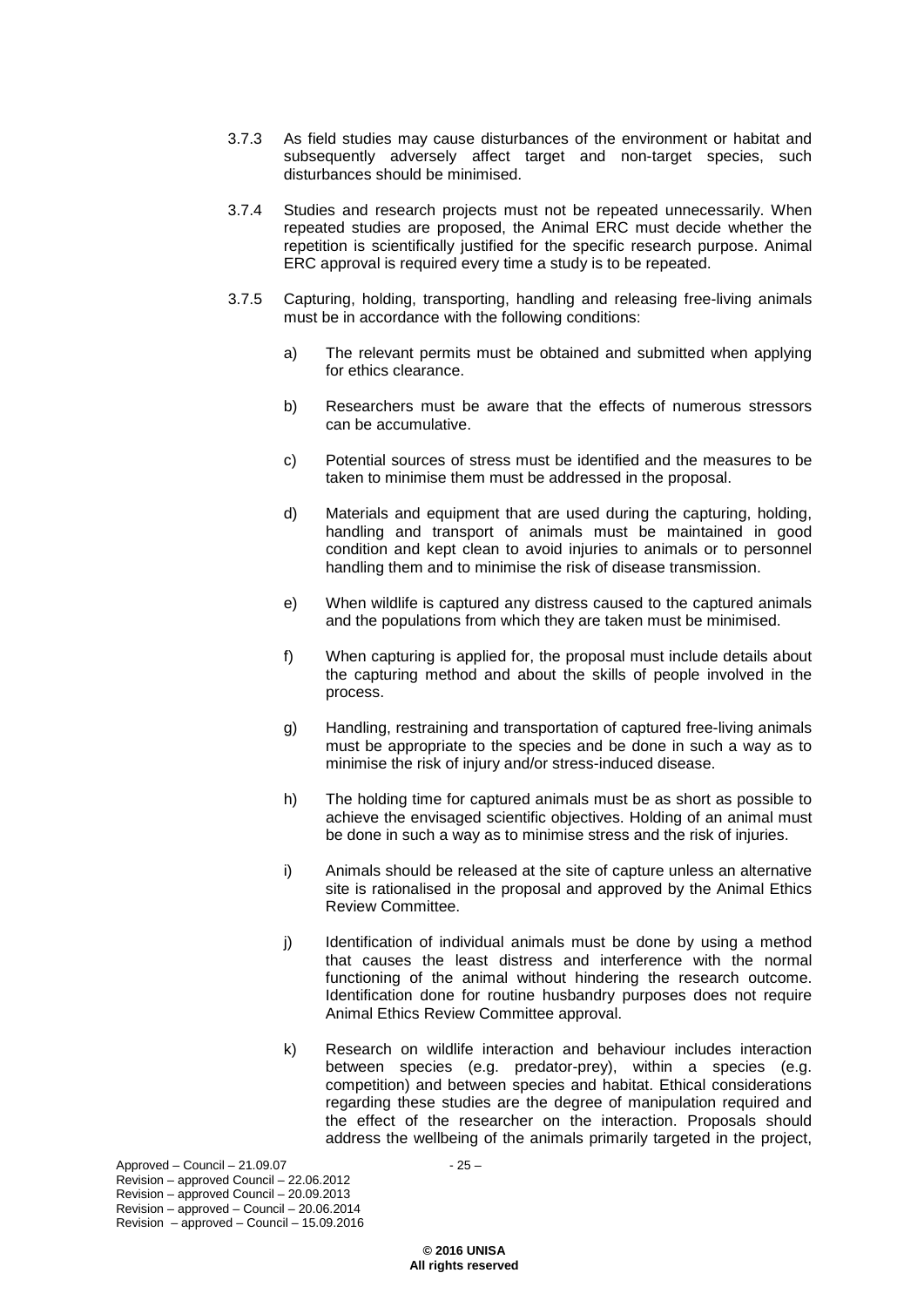as well as the other species that may be affected adversely by the research.

### 4. USE OF PLANTS IN RESEARCH

- 4.1 UNISA supports the following ethical principles when plant research is conducted:
	- 4.1.1 all plant researchers abide by the stipulations of the National Environmental Management: Biodiversity Act 101 of 2004;
	- 4.1.2 the SANBI red list of endangered species in South Africa will be followed to ensure the classification of the plant species in terms of whether they are endangered or not;
	- 4.1.3 indigenous plant species will not be exploited nor will the indigenous knowledge related to the plants;
	- 4.1.4 respect for the environment and or property from which plants or plant material is collected must be upheld.

### **4.2 Regulations**

- 4.2.1 Where required, permits should always be sought for the transportation of plant material nationally and internationally.
- 4.2.2 Respect for the habitat should prevail when plant material is collected.
- 4.2.3 Only the quantity of plant material required to conduct scientific research should be harvested.
- 4.2.4 Collection of plant material should not endanger the existence of the species.
- 4.2.5 When agricultural research is done, cognizance should be taken of the above-mentioned points when plants are used for crop purposes.
- 4.2.6 Experimental designs used in agricultural research should not endanger the environment or persons involved in the research.
- 4.2.7 Care should be taken to ensure that crop experimentation does not endanger future crops due to toxic residue in the ground caused by a particular experimental design.
- 4.2.8 The termination of an agricultural trial should be considered in terms of the toxicity of the remaining ground in which the crop or plant trials had been conducted.
- 4.2.9 Water used in the irrigation of plant trials should not damage the environment or any person, animal or living organism during or after the experiment or trial;
- 4.2.10 If insects are bred or used during any crop- or plant-related research trials or experiments, all possible measures should be taken to ensure that the environment or any person, animal or living organism is not endangered in any way.
- 4.2.11 Spraying of crops or any plants should follow strict health and safety procedures.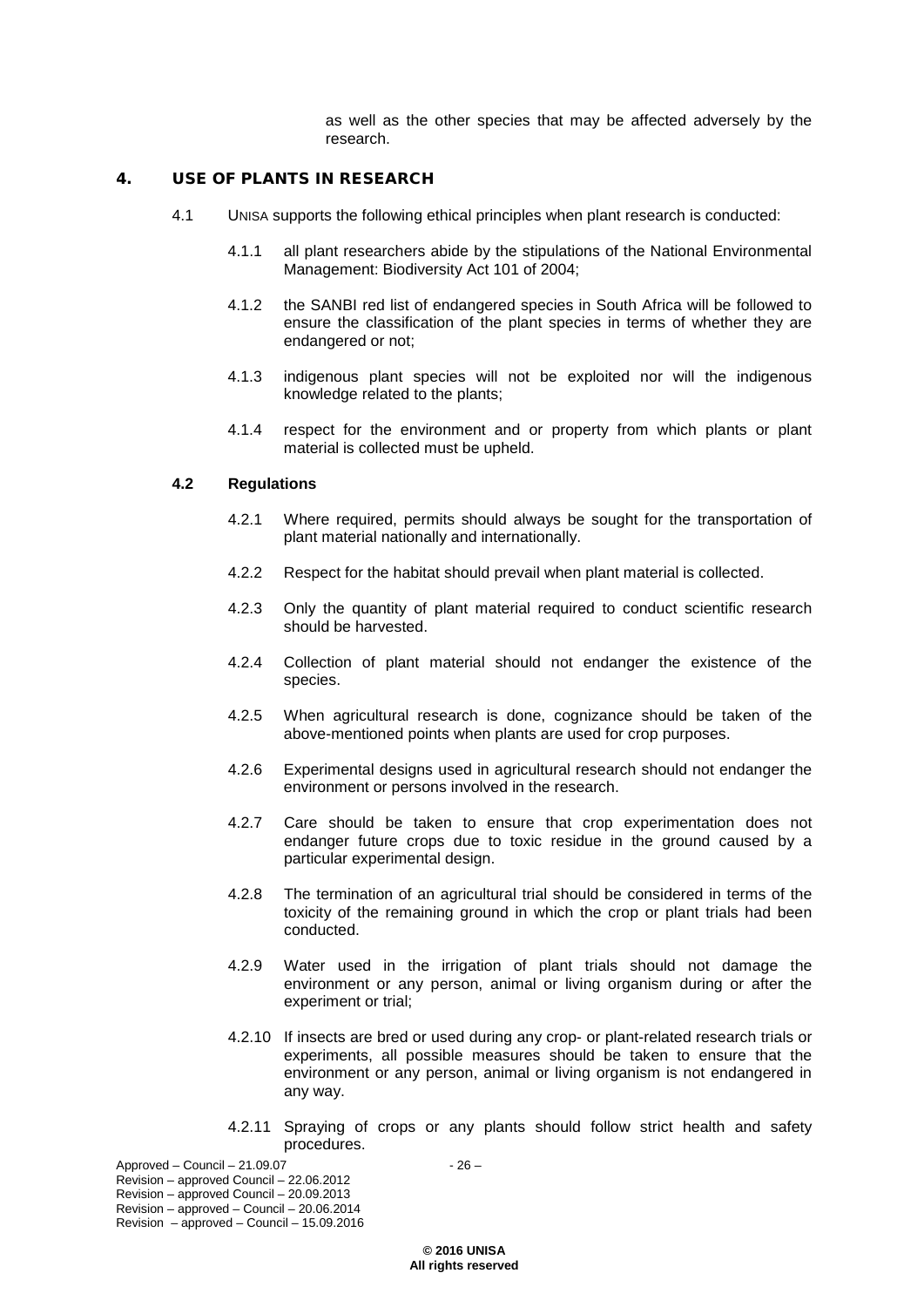- 4.2.12 Plant boxes or any horticultural plant containers should be returned to their original state to ensure that the contamination of any new plant-related experiments is minimized.
- 4.2.13 All rules, regulations and guidelines that are used to guide plant research in the horticultural centre at UNISA must be upheld at all times.

#### 5. MOLECULAR AND CELL RESEARCH

- 5.1 UNISA abides by all relevant Acts that regulate molecular and cell research as well as biomedical research in South Africa. Researchers conducting any form of molecular and/or cell research should follow the principles of the Health and Safety Act and all regulations and guidelines.
- 5.2 Researchers should adhere to the following ethical principles when conducting molecular and cell research:
	- 5.2.1 Laboratories should have particular Standard Operating Procedures (SOPs) for the procedures that will be undertaken in the laboratory.
	- 5.2.2 Laboratories should ideally be accredited with the necessary documentation submitted as proof of accreditation.
	- 5.2.3 Molecular and cell research projects should be registered with the relevant laboratory manager and a laboratory notebook/log book should be kept of all processes in the experiment.
	- 5.2.4 Researchers should adhere to standard operating procedures that apply in the laboratory they are utilising.
- 5.3 Researchers should adhere to the following ethical principles when conducting genetically modified organism research:
	- 5.3.1 In South Africa, the development, production, use and application of genetically modified organisms including viruses and bacteriophages are regulated by the Genetically Modified Organisms Act 15 of 1997. The Act defines a *genetically modified organism* as "an organism the genes or genetic material of which has been modified in a way that does not occur naturally through mating or natural recombination or both, and 'genetic modification' shall have a corresponding meaning".
	- 5.3.2 In order to comply with the provisions of the Act, research projects and scientific studies need to adhere to the following conditions:
		- a) Any institution or laboratory or similar facility where genetically modified organisms will be developed, produced, used or applied, must be registered in terms of the Act.
		- b) A permit in terms of the Act has to be obtained in the case of importing, exporting, producing, using, applying, releasing and distributing genetically modified organisms.
		- c) Institutions, laboratories or similar facilities may be authorised for the use of genetically modified organisms in a contained manner or in a trial release.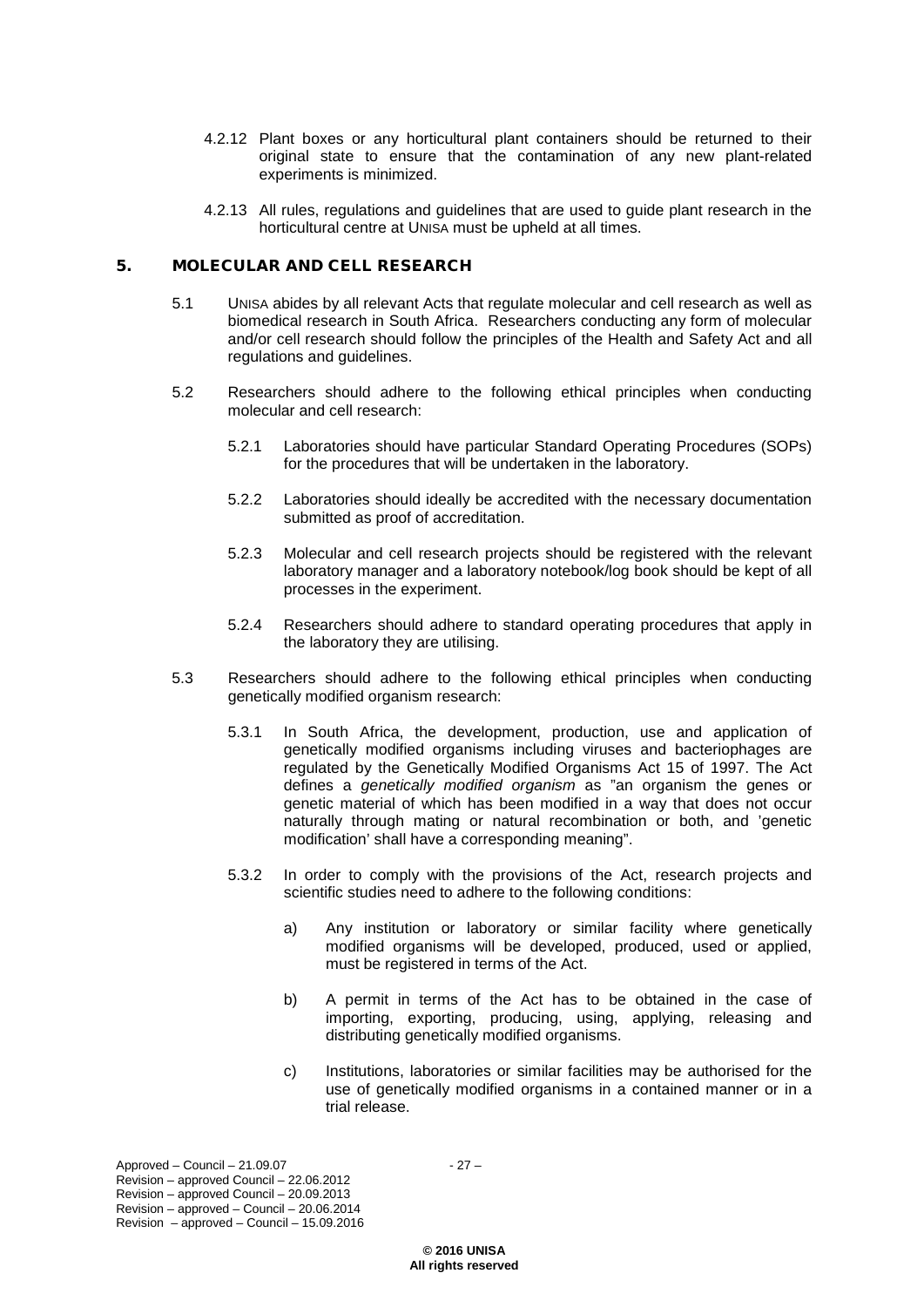- d) The researcher or supervisor of the study must provide evidence of his/her qualifications and experience in using genetically modified organisms.
- e) A research proposal must contain a risk assessment in terms of the possible impact of the programme on humans and/or the environment. In the event of an accident involving genetically modified organisms, a copy of the written notification to the Registrar in terms of the Act must be submitted to the relevant Ethics Review Committee.
- f) The liability for any possible damage caused by the use or release of genetically modified organisms should be addressed in the proposal.
- g) The public must be adequately notified about the trial release or the release of genetically modified organisms if this forms part of the study.
- h) Waste management and disposal procedures must be included in the proposal as part of the study.
- 5.4 Researchers should adhere to the appropriate guidelines when conducting biomedical experiments. Various categories of biomedical experiments exist that include specific types of research such as:

# EXPERIMENTS

# **Category Examples and Comments**

# **Category A:**

Experiments involving no living materials or uses plants, bacteria, protozoa or invertebrate animal species

Biochemical, botanical, bacteriological, microbiological or invertebrate animal studies, tissue cultures, studies on tissues obtained from autopsies or from slaughterhouses, studies on embryonated eggs, Invertebrate animals have nervous systems and respond to noxious stimuli, and therefore must also be treated humanely and animal behaviour studies in the normal environment.

# **Category B:**

Experiments on vertebrate animal species that are expected to produce little or no discomfort

Mere holding of animals captive for experimental purposes; simple procedures such as injections of relatively harmless substances and blood sampling, physical examinations, experiments on completely anesthetised animals which do not regain consciousness; food/water deprivation for short periods (a few hours); standard methods of euthanasia that induce rapid unconsciousness, such as anaesthetic overdose or decapitation preceded by sedation of light anaesthesia and restraining animals for feeding of ticks and other blood sucking insect.

 $Approved - Council - 21.09.07 - 28 -$ Revision – approved Council – 22.06.2012 Revision – approved Council – 20.09.2013 Revision – approved – Council – 20.06.2014 Revision – approved – Council – 15.09.2016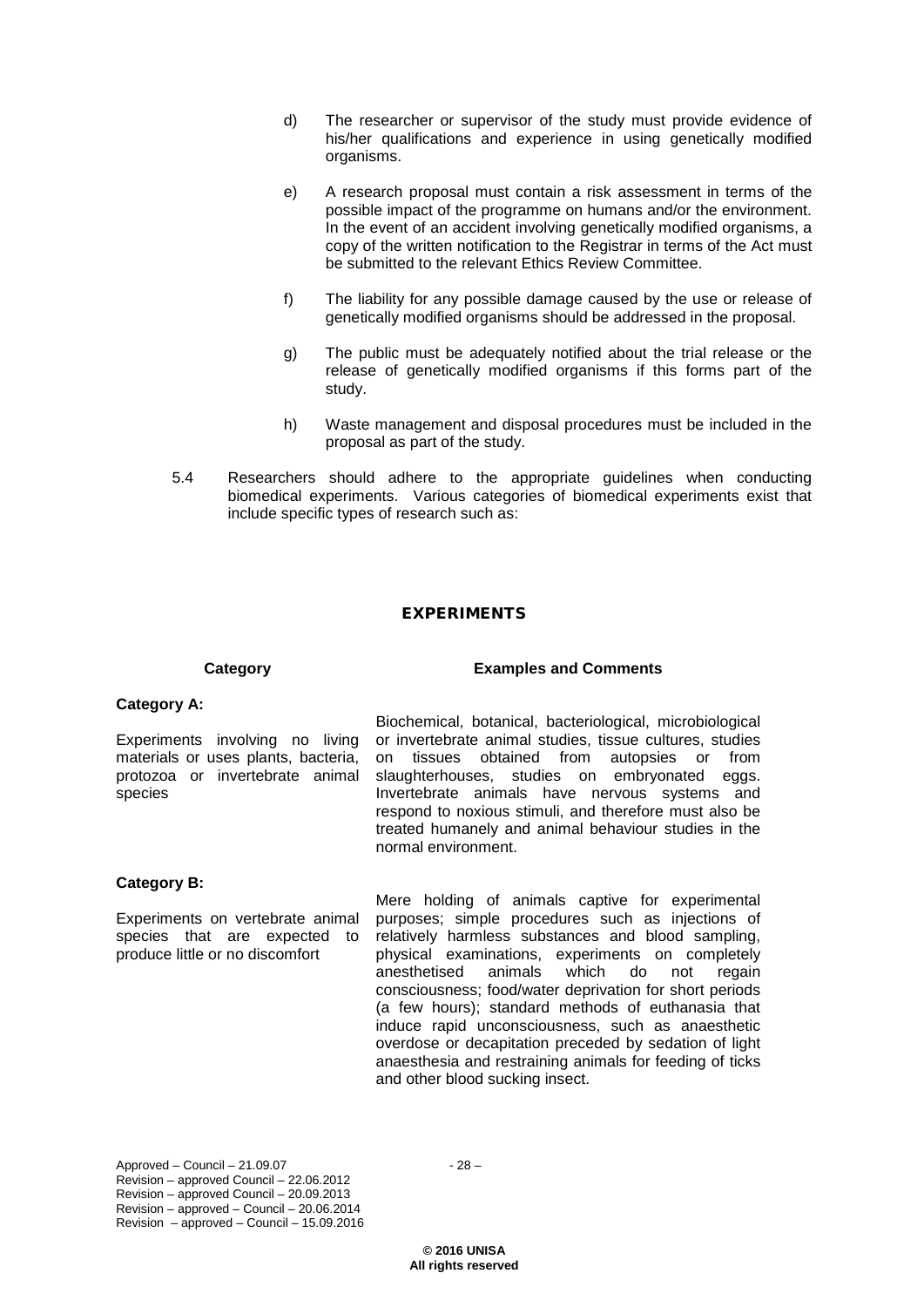#### **Category C:**

Experiments that involve some minor stress or pain (short duration pain) to animal species

Exposure of blood vessels or immolation of chronic catheters with anaesthesia; behavioural experiments on awake animals that involve short-term stressful vertebrate restraint; immunisation employing Freund's adjuvant; noxious stimuli from which escape is possible, surgical procedures under anaesthesia that may result in some minor post-operational discomfort. Category C procedures incur additional concern in proportion to the degree and duration of unavoidable stress or discomfort.

#### **Category D:**

Experiments that involve significant but unavoidable stress or pain to vertebrate species.

**Category E:**

Procedures that involve severe pain near, at, or above the pain tolerance threshold of unanaesthetised conscious animals

Deliberate induction of behavioural stress in order to test its effect; major surgical procedures under anaesthesia that result in significant post-operational discomfort; induction of an anatomical or physiological deficit that will result in pain or distress; application of noxious stimuli from which escape is impossible; prolonged periods (up to several hours or more) of physical restraint; maternal deprivation with substitution of punitive surrogates; induction of aggressive behaviour leading to self-mutilation or intra-species aggression; procedures that produce pain in which anaesthetics are not used, such as toxicity testing with death as an end-point; production of radiation sickness; certain injections, and stress and shock research that would result in pain, approaching the pain tolerance threshold, i.e. the point at which intense emotional reactions occur. Category D experiments present explicit responsibility and the investigator has to explore alternative designs to ensure that animal distress is minimised or eliminated. Freund's adjuvant causes moderate to severe pain and inflammation and is considered to be a category D procedure.

Use of muscle relaxants or paralytic drugs such as succinyl choline or other inflicting curariform drugs used alone for surgical restraint without the use of anaesthetics; severe burn or trauma infliction on unanaesthetised animals; attempts to induce psychoticlike behaviour; killing by use of microwave ovens designed for domestic kitchens or by strychnine; inescapable severe stress or terminal stress. Category E experiments are considered highly questionable or unacceptable irrespective of the significance of anticipated results. Many of these procedures are specifically prohibited in the national policies of some countries (e.g. the USA) and their use therefore may result in the withdrawal of funds and/or registration.



 $Approved - Council - 21.09.07 - 29 -$ Revision – approved Council – 22.06.2012 Revision – approved Council – 20.09.2013 Revision – approved – Council – 20.06.2014 Revision – approved – Council – 15.09.2016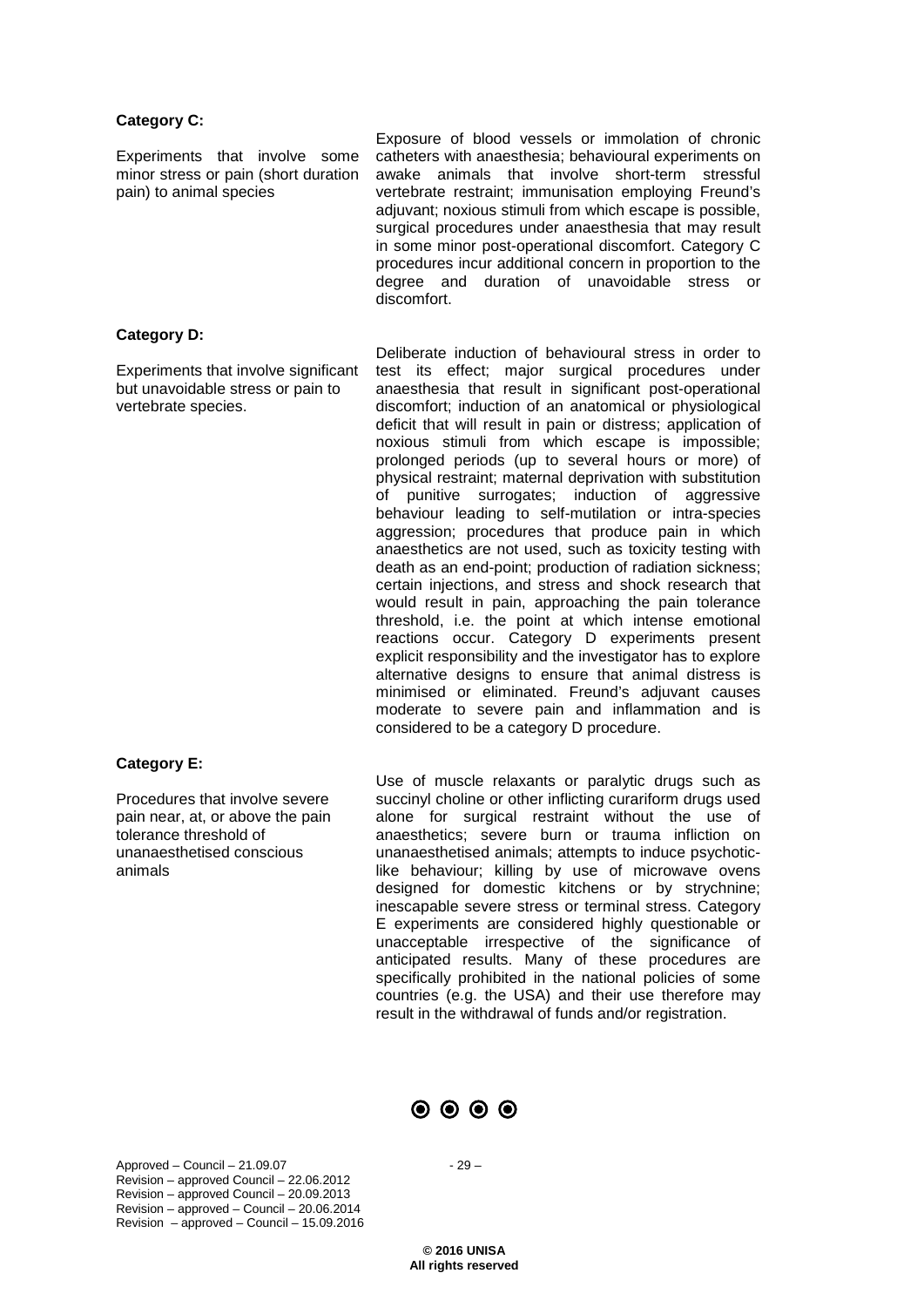# PART 4

# GUIDELINES FOR COMMUNITY ENGAGED RESEARCH

# 1. PREAMBLE

- 1.1 Community engagement within academia is understood as the scholarly activity of partnering and engaging with communities to exchange mutually beneficial knowledge and resources to the benefit of all. It recognises that academics will share the privileged domain of "knowledge production" with community members. It blends more traditional forms of knowledge production with "lived experience".
- 1.2 It is recognised that community engaged research such as community-based participatory research (CBPR) and participatory action research (PAR) are not methods of conducting research but are rather an orientation to research. Community engaged research can involve quantitative, qualitative, or combined data gathering methods depending on the issues under investigation. This orientation emphasises ownership, participation, access, control and possession by nonacademic researchers/communities as values in the process of creating knowledge and change.
- 1.3 Community engaged research combines knowledge with action and social change.
- 1.4 Decisions arise from community context and the research foci of the research collaborations and partnerships. Often the collaborative enquiry is a precursor to an intervention or planned activity.
- 1.5 Although most of the scientific research methods used in PAR are not dissimilar from those used in other approaches, researchers may not be aware of the methods they will need to use until the research begins. Community-engaged researchers can often not anticipate the specific questions they will need to ask and methods they will use before becoming involved with the community of interest as these questions and methods may only be formulated after their entry into the community.

# 2. ABBREVIATIONS

| <b>CBPR</b> | Community-based Participatory Research |
|-------------|----------------------------------------|
| <b>CER</b>  | Community Engaged Research             |
| <b>PAR</b>  | Participatory Action Research          |

# 3. PURPOSE

- 3.1 Researchers need to demonstrate how they foresee the community participating in the identification of the specific issues to be researched.
- 3.2 Researchers must demonstrate how they will enable community members to contribute their resources to the research, such as local and indigenous knowledges and other pragmatic contributions. In this regard intellectual property rights will have to be negotiated and safeguarded.
- 3.3 Training community members needs to be considered with the aim of empowering them to participate in the research.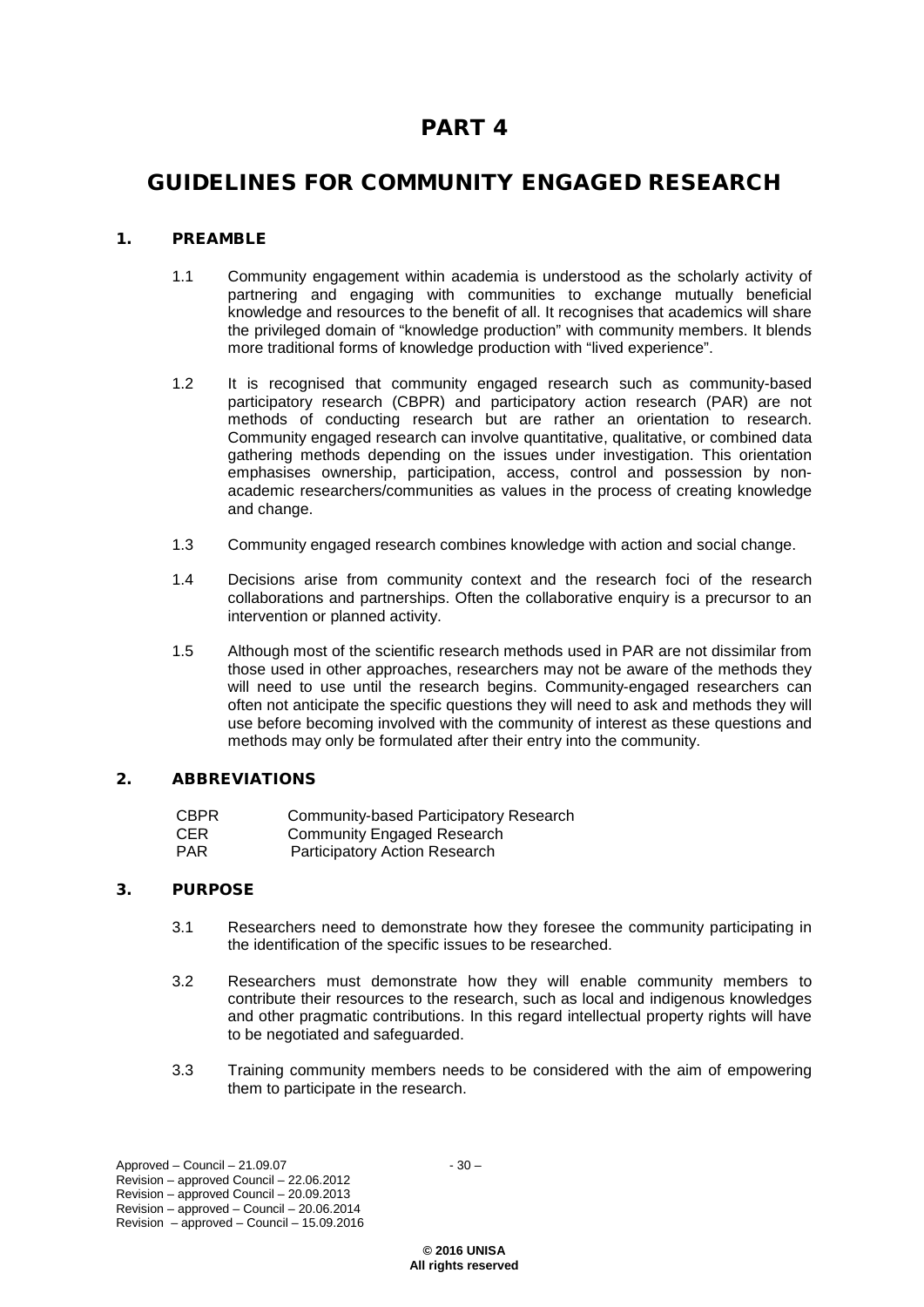## 4. SCOPE

- 4.1 The cyclical nature of PAR might require researchers to seek ethical approval for each cycle of the research process if the enterprise is rated as being of moderate or high risk. In low risk interventions, the researcher must undertake in the initial application to ensure that all methods that are chosen will adhere to ethical standards and guidelines. It is understood that the committee cannot evaluate the scientific validity and ethical merit of a protocol that has not yet described its methods.
- 4.2 Integrity in CER expressed in the researchers' commitment to adhere to the recognised principles of community-engaged research and in honest and ethical conduct and dissemination of findings in the generation of knowledge.

# 5. FAIR SUBJECT SELECTION

- 5.1 Researchers must consider how the selection of certain research participants will aid them in achieving their research goals. It is recognised in community research that some stakeholders may drop out and others may join the project. The same ethical considerations must apply to all participants who form part of the collaborative research enterprise.
- 5.2 A concerted effort must be made by researchers to consider how the research participants will benefit from the research. They could also consider how the outcomes of the research could have wider applicability.
- 5.3 Beneficiaries should be directly involved in the research. Researchers need to carefully consider how and at what stages in the cycle the beneficiaries should be involved.
- 5.4 Barriers must be removed to enable participation by community members. Researchers should consider aspects such as flexibility in scheduling; the need by some participants for childcare; the cost of transport to research sites; etc.
- 5.5 A researcher must not discriminate in the selection and recruitment of actual or prospective participants by including or excluding them on the grounds of race, age, sex, disability or religious or spiritual beliefs except where these criteria is essential to the purpose of the research.

# 6. FAVOURABLE RISK-BENEFIT RATIO

- 6.1 Community-based research is specifically value driven in that in the process of doing research, it can focus on the emancipation of a wide range of exploited or oppressed groups.
- 6.2 The risks to the participants need to be proportionate to the possible benefits to individual participants or to the community in general.
- 6.3 The researcher needs to demonstrate how he/she will go about sensitising themselves to the culture and politics of the community.
- 6.4 Power plays itself out in community politics and research might have political consequences which will have to be mitigated by the researcher. The researcher needs to consider these risks.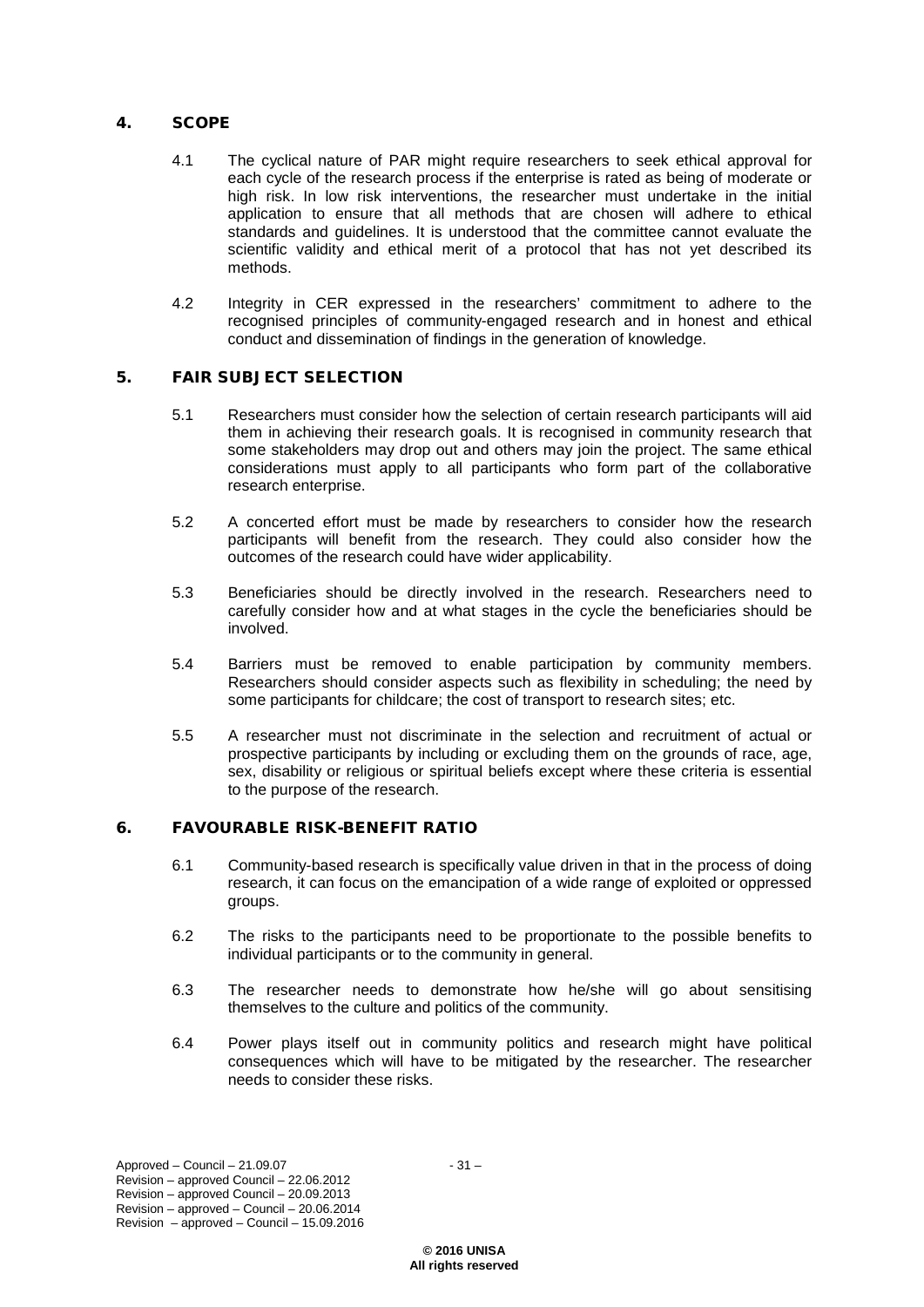# 7. INFORMED CONSENT

- 7.1 Informed consent in community-based research must include the provision of complete information about objectives, risks, and adverse effects on participants.
- 7.2 Informed consent must indicate the roles and responsibilities of participants and community stakeholders in the project.
- 7.3 Researchers must provide a fair and just representation of the research. They must caution against the overestimation of the benefits for the community and participants and should caution against formulation being biased to induce a positive answer.
- 7.4 Agreements must be made regarding the interpretation and ownership of data, authorship and the dissemination of findings and financial accountability.
- 7.5 The blurring of participant and researcher roles will necessitate special precautions for the protection of confidentiality.
- 7.6 Procedures should be put in place to ensure that the information provided is understood by participants, communities and stakeholders.
- 7.7 Researchers should place more emphasis on the information exchange and negotiation process between researchers and potential participants and these should be formalised in an informed consent form.
- 7.8 Potential research participants should be given the opportunity to discuss their decision with their families or peers.
- 7.9 Alternative ways to record consent if individuals do not want to sign a consent form but are willing to participate in the proposed research, should be sought. These can include using digital recordings of oral consent or signing a register.
- 7.10 In cases where the participants refuse or are afraid to sign a consent form or to be recorded, the researcher must keep a written record that participants have been informed, understood and accepted participation in the research but that they declined to sign.
- 7.11 In some cases, it might be important to obtain consent from respected, traditional or elected community leaders.

# 8. COMMUNITY INVOLVEMENT IN THE RESEARCH

- 8.1 Permission for research must be obtained from state authorities where needed but should not be confused with involvement of community bodies.
- 8.2 A 'functional' community body such as a community advisory board or a community committee should be involved in each research project. This can be an existing body or one created for the specific purpose of the project. At the minimum, the community should be consulted during the planning stage of the research, should be consulted on an *ad hoc* basis while the research is being done, and should be informed in a structured manner at the end of the research about the results.
- 8.3 Researchers must negotiate the method and particulars (i.e. authorship and coauthorship) of the release/dissemination of data (i.e. scientific journals or popular publications) with the community researchers. Researchers must consider the potential repercussions to the community if data (sensitive or not) is released prematurely or in an insensitive or any other manner.